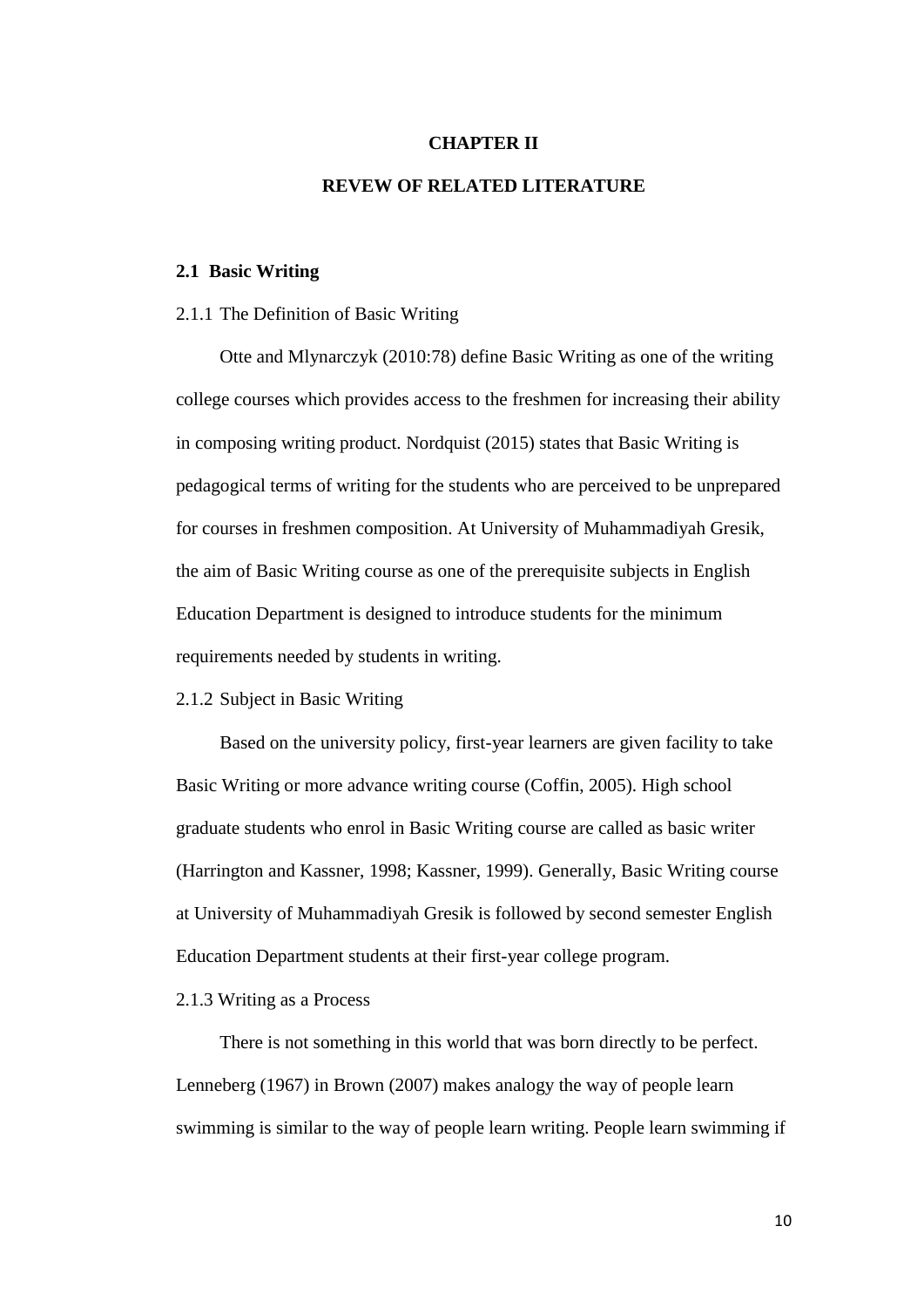there is water available and usually the instructor will teach them. Similar to writing, when learners are the member of linguistic society they will learn it with the instructor who teaches or assists them.

Specifically, it can be assumed that those abilities cannot be achieved naturally. Before people can swim, they try to learn front crawl or freestyle in the routine until they can demonstrate numerous swimming styles. This condition is not different with writing. Writing is a process to try and more to produce the best product. When the learners feel afraid for showing or developing their idea and worried that the result does not appear like they are expected, it is not a good reason. Thinking to be perfect is natural condition actually, but without showing the best effort producing the idea into well-organized writing paragraph will be only as a hope. Inside of learners" mindset should be embedded that: 1) The principle of writing is keeping to write, revise, and edit (Oshima and Hogue, 1998:3). 2) Both of fluency (quantity) and accuracy (quality) in writing ability are notable thing in separate process.

## 2.1.3.1 Steps of Writing

Betty S. Flowers (1976:834-835) presents a writing process into four different stages and roles, namely *madman*, *architect*, *carpenter*, and *judge.* At the first stage of writing, learners should be positioned themselves as madman. It means that they should believe that they have numerous of idea and do not be hesitant to show it. It does not matter if they write it sloppily (just let their idea flow down). In common prewriting step, the madman holds the role to do brainstorming with some activities as a way to generate the idea relates to the topic that you will write. After getting work with the powerful energy of madman,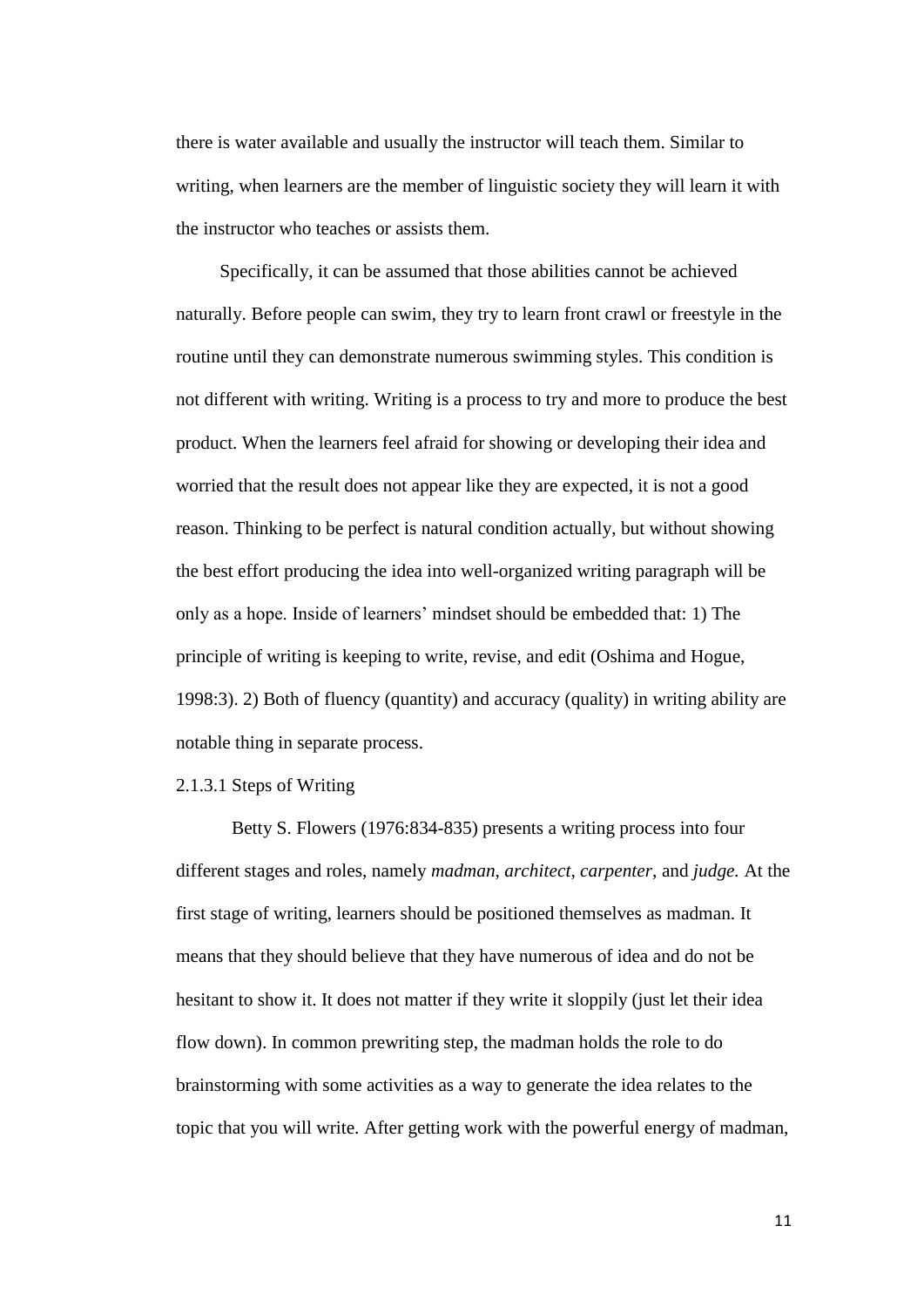now they turn as architect. As architect, they should review the information that has been gathered and made by the madman. After that, they should choose the largest material of it and then pour into outline so that they can finish the planning step. The next role is carpenter. The main carpenter"s task is bringing the architect"s framework into reality. In the other words, learners should compose their writing product based on the outline. When they make the rough draft, their product is not should be perfect because there is a step namely revising. Here, they should check its content and organization, including unity and coherence (Oshima and Hogue, 1998:11). They can add, change, or delete the original idea from the previous stage for making sure that their idea talks about one and the only one relates to the topic. Then learners should ensure themselves that their sentence by sentence is hold together, clearly written, and there is no sudden jump between each movement (smooth and arrange in logical order). At the last stage, learners have critical energy as a judge. They inspect their grammar, spelling and punctuation. Without doing editing, their writing product will seem chaos because one or two mistakes which may they do frequently. When they have checked all of the criteria, they have finished the editing process.

Madman, architect, carpenter, and judge are the main systematic writing process which is introduced by English professor at the University of Texas. After learners experience all of those roles, they are able to rewrite their final product. This Flowers paradigm is an excellent way in making conceptualization of writing process which is served into fun parable and guiding us from the beginning until the end (Balmford, 1999).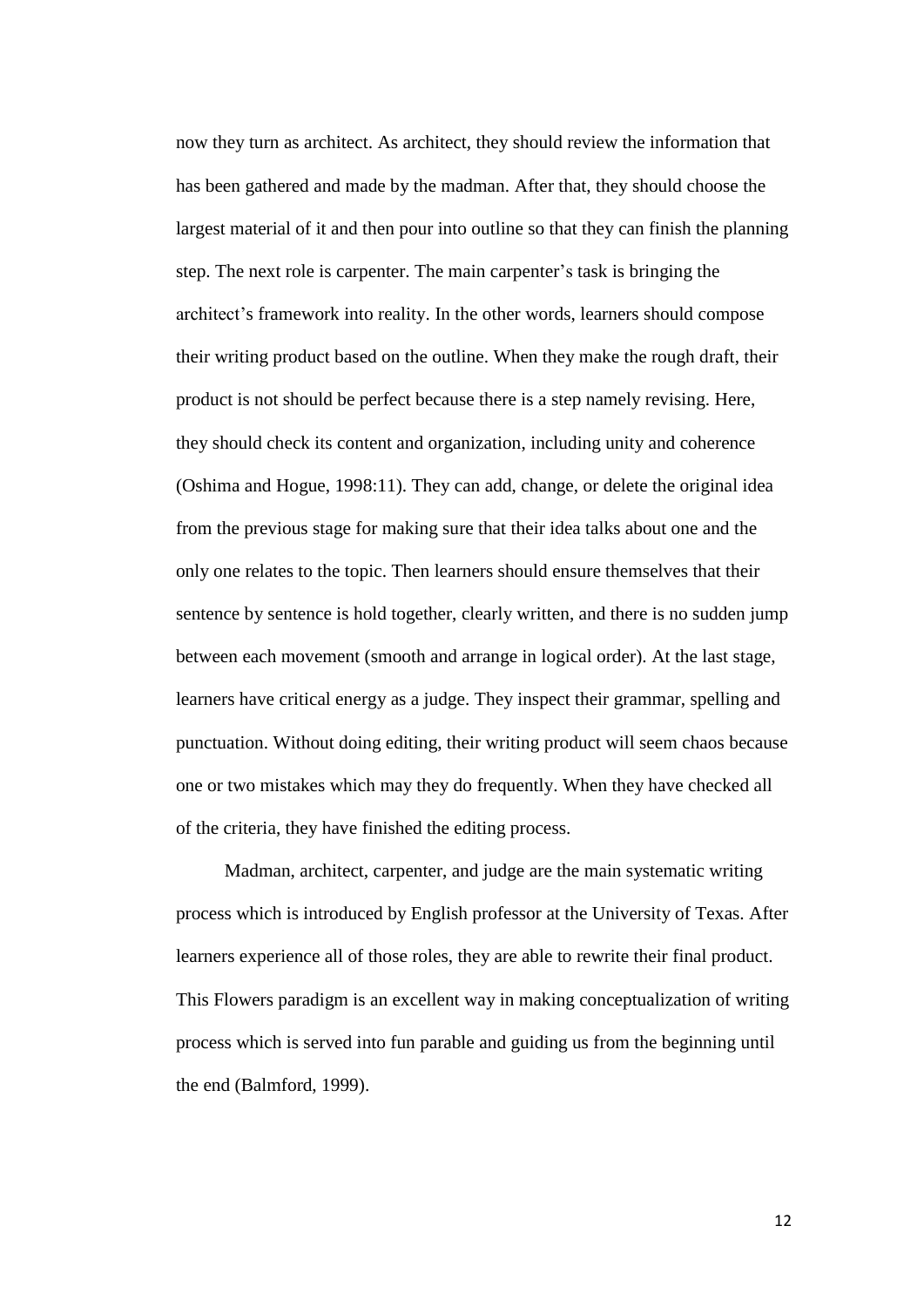## 2.1.3.2 Basic Writing Proficiency

The growth of Basic Writing has been arisen since1960s and transformed as important subfield in 1970s with the teacher-scholar Mina Shaughnessy as the pioneer (Otte and Mlynarczyk, 2010:3). Shaughnessy (1976) presents two distinct competence territories in Basic Writing proficiency, i.e. choice territory and givens territory. The *choice territory* focuses on the learners" quality in making decision to select the words, sentence pattern, and rhetorical strategies. Relates to the way of their word selection, they should consider if they truly use formal writing word (without dealing with slang or other non-formal vocabularies used in daily life), making it works in phrase or sentence and then developing it as idea into organized paragraph. The main concern of *givens territory* is based on the correct forms of three linguistic subsystems: grammar, spelling, and punctuation. Often, in writing the instructor does not teach of those linguistic subsystems directly because its complexity especially for grammar, but, practically it is like direct instruction for the learners to work and explore with these linguistic subsystems in composing their writing product. That is the origin of givens territory labelled. Further details about linguistic subsystems, learners" competence in this territory is assessed based on the usage of their wrong and right relates to the major formal written English grammar (subjects and verbs agreement, pronouns agreement, and antecedents), spelling (the accuracy of common word spelling is important to ensure the reader focus on the writing content rather than on much spelling error), and punctuation (comma, period, semicolon, and quotation mark). In addition, Shaughnessy also uses capitalization as an aspect which is assessed in givens territory.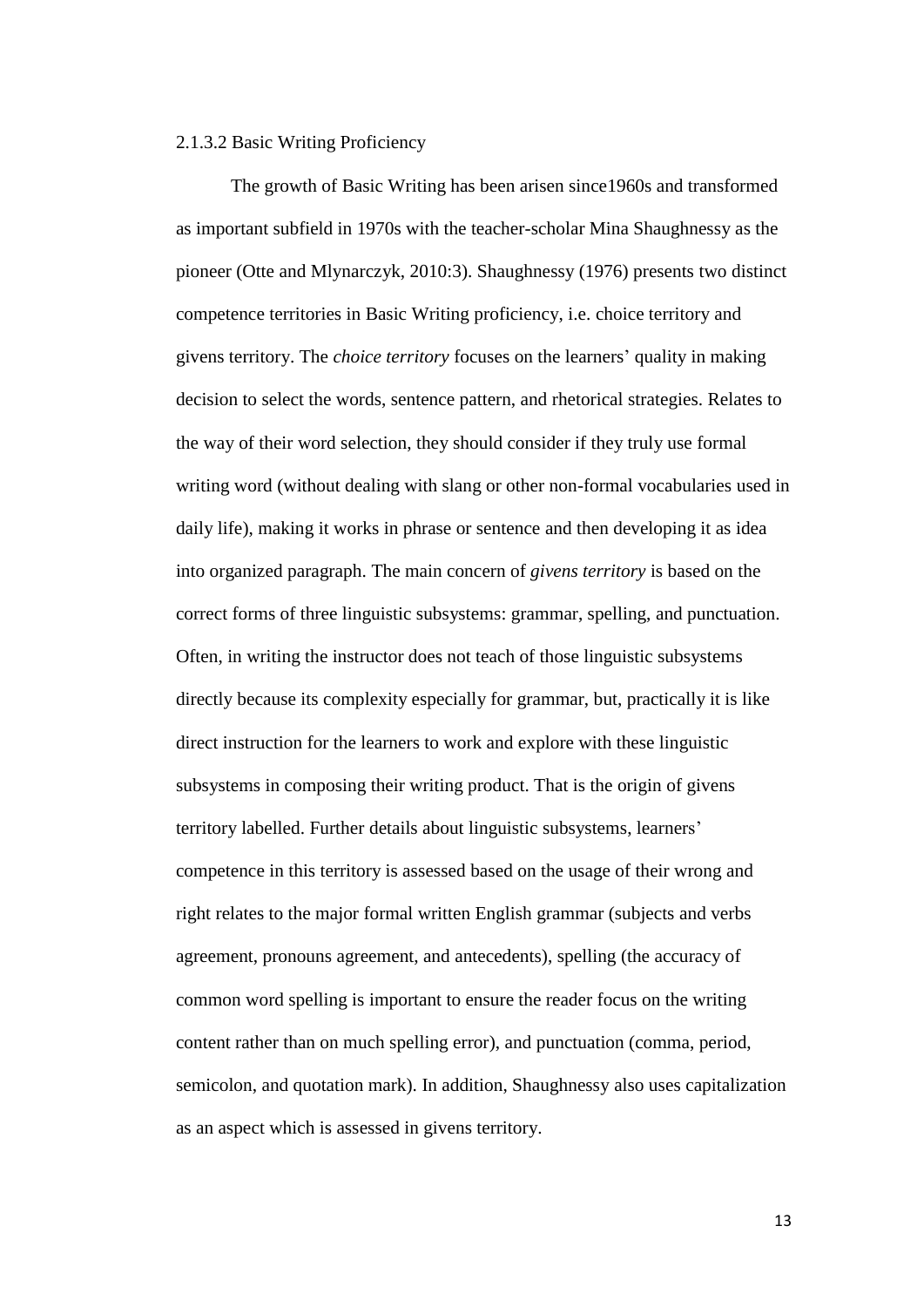Gebhard (1996:221) claims that the common things associated with writing relates to the usage of appropriate grammatical rule (subject-verb agreement, article, tense), syntax (word order), mechanics (punctuation, spelling), and idea organization (coherence and cohesion). Some aspects inside of learners" writing product which can be assessed are its unity, completeness, and coherence (Desy, 1976). Uehling (2003) presents some assesses competencies in Basic Writing. The first competency is the ability of learner to master the way of idea development with relevant supporting details and examples. The second competency states that learners should be able to edit their writing product for its mechanical error.

For the module, the researcher takes some focus. The first is idea development as foundation in composing writing product. It can be proved through of frequent opinion by some experts (Shaughnessy, 1976 and Uehling, 2003) who state that developing idea is one of the proficiencies in Basic Writing that should be mastered by learners. The second focus is organization relates to the unity and coherence of paragraph structure. Uehling (2003) points out that learners' paragraph organization can be used as learners' writing parameter. Punctuation, especially comma and semicolon are the other focuses in the module is necessarily included as it is stated by Oshima and Hogue (1998:245) punctuation has important role to convey the word meaning.

# 2.1.3.3 The Role of Basic Writing

Kassner (1999) finds that basic writer may know what should be written, but she does not know how to write it. Besides that, she feels difficult to put some words and makes it flow right. Further, basic writer have weaknesses in developing idea with few specific details for supporting topic sentence and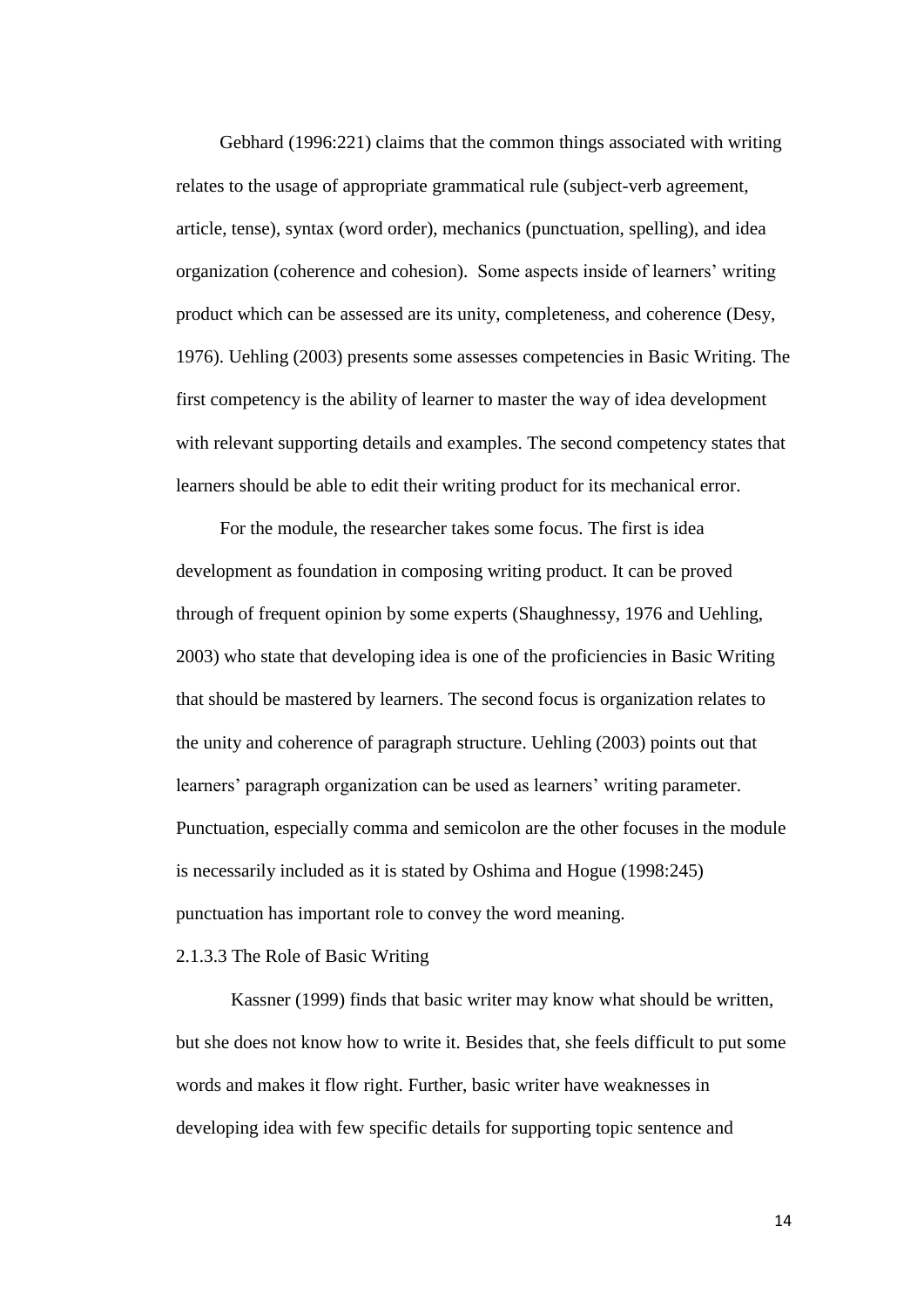arrange good paragraph structure organization. Shaughnessy (1976) reveals that grammatical error and undeveloped paragraphs are two common problems which are experienced by basic writer.

Relates to the problem above, Rabideau and Brossell (1995) states that the essential focus of Basic Writing course in higher education is helping inexperienced writer to improve their writing through wider practice because they feel stuck to start writing, express idea clearly, and do revision for what they have been written are the constant problems encountered by basic writers.

Through of the Basic Writing existence, it gives the real evidence about a course which has designed to help learner become proficient writer in college level (Adams, 1993). Furthermore, Perry (1963) believes that learners should be taught the way of thinking both of inside and outside of their field. Consequently, it can be concluded that Basic Writing gives a chance for the learners to get better understanding in using the perspective of academic and non-academic world to be practiced and developed in written form without any barriers between those perspectives (Lu and Horner, 2000). Although Perry"s (1963) analysis has been written in many years ago, it is still relevant to be applied for the learner today (Lipson, 2012). In addition, Gilyard (2000) calls Basic Writing course as a place that provides the authentic voice of student development.

#### **2.2 Module**

Based on Oxford Advanced Learner"s Dictionary (1995) module is several independent units that is used together at a college course or self-study. Dick and Carey (2001:9) defines module as unit of self instruction which consists of integrated theme and information needed by learner to acquire and assess the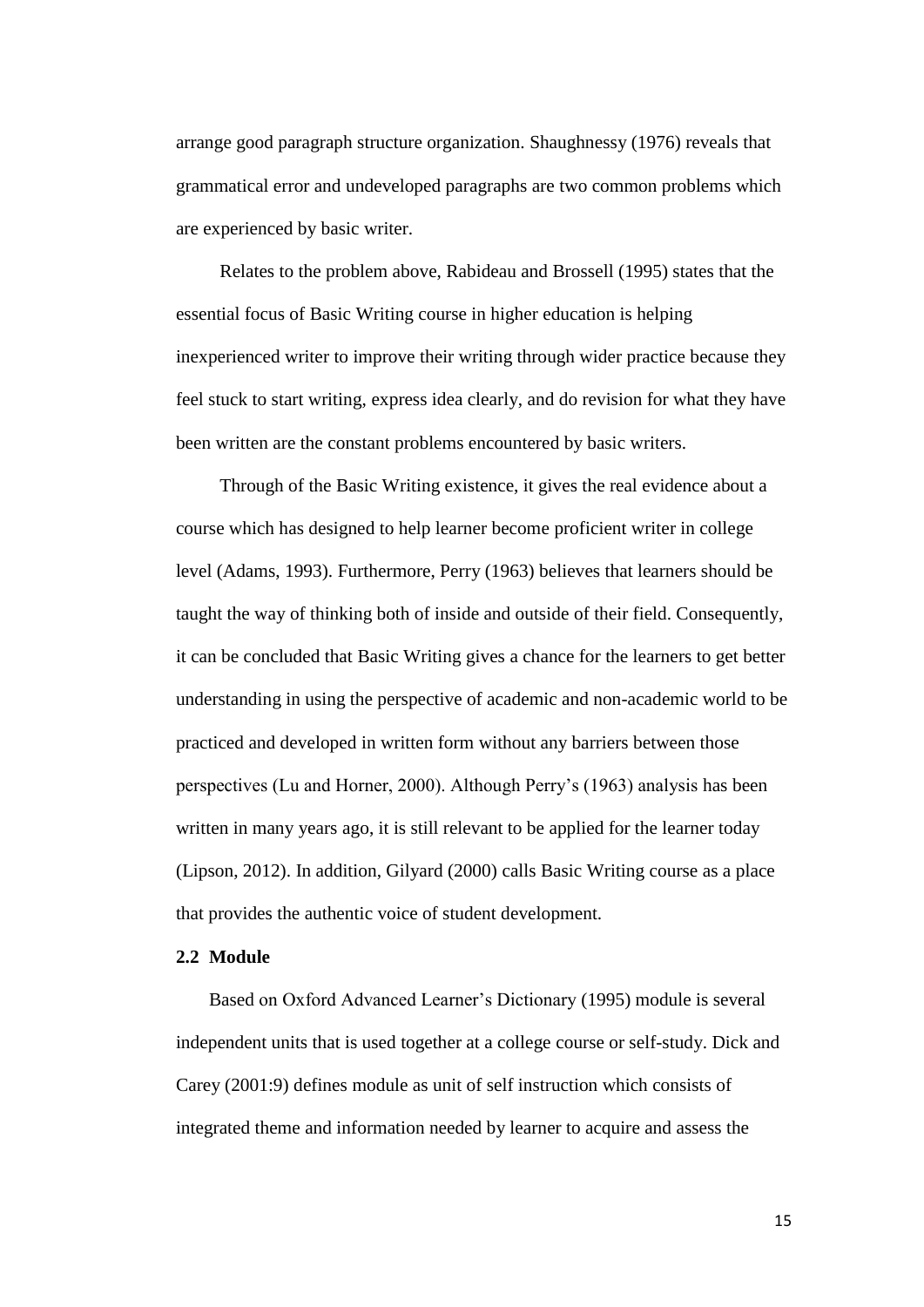specific knowledge and ability where it is served as a component of curriculum. It can be conclude that module is a unit of self instruction which consists of integrated learning theme and information needed by learner to acquire and assess the particular knowledge and ability where it is used together with a course at university as a part of curriculum component.

In spite of the module form is digital or print from, usually it consists some learning materials relate to the specific subject where the content is adjusted based on target need of an institution. Nardo and Hufana (2014) explain at least there are three benefits which can be obtained by learner when they use module in teaching learning process. First, learners could sharpen their focus and attention towards the material that they learn through sequence of activities in module. Second, the usage of module elicits independent learning to the learners because they will master the concept of learning material through level of exercises which have been arranged from easy to difficult. The last but not least, learners may get better view of self-study. By finishing each task or exercise in the module with little or no guidance from teacher, they know the progress of their ability in comprehending the concept of learning material.

The real example of module development is conducted by Nardo and Hufana (2014) who construct it for students in Technical Writing subject. The link literature of the developmental study may be indirect, but it should be relevant to the foundational theory of the project like procedural model and factors which cause development process in the other situations (Richey and Klein, 2005). The result of evaluation shows that their modules have lacks in its materials and exercises. The improvement of technical writing module materials is conducted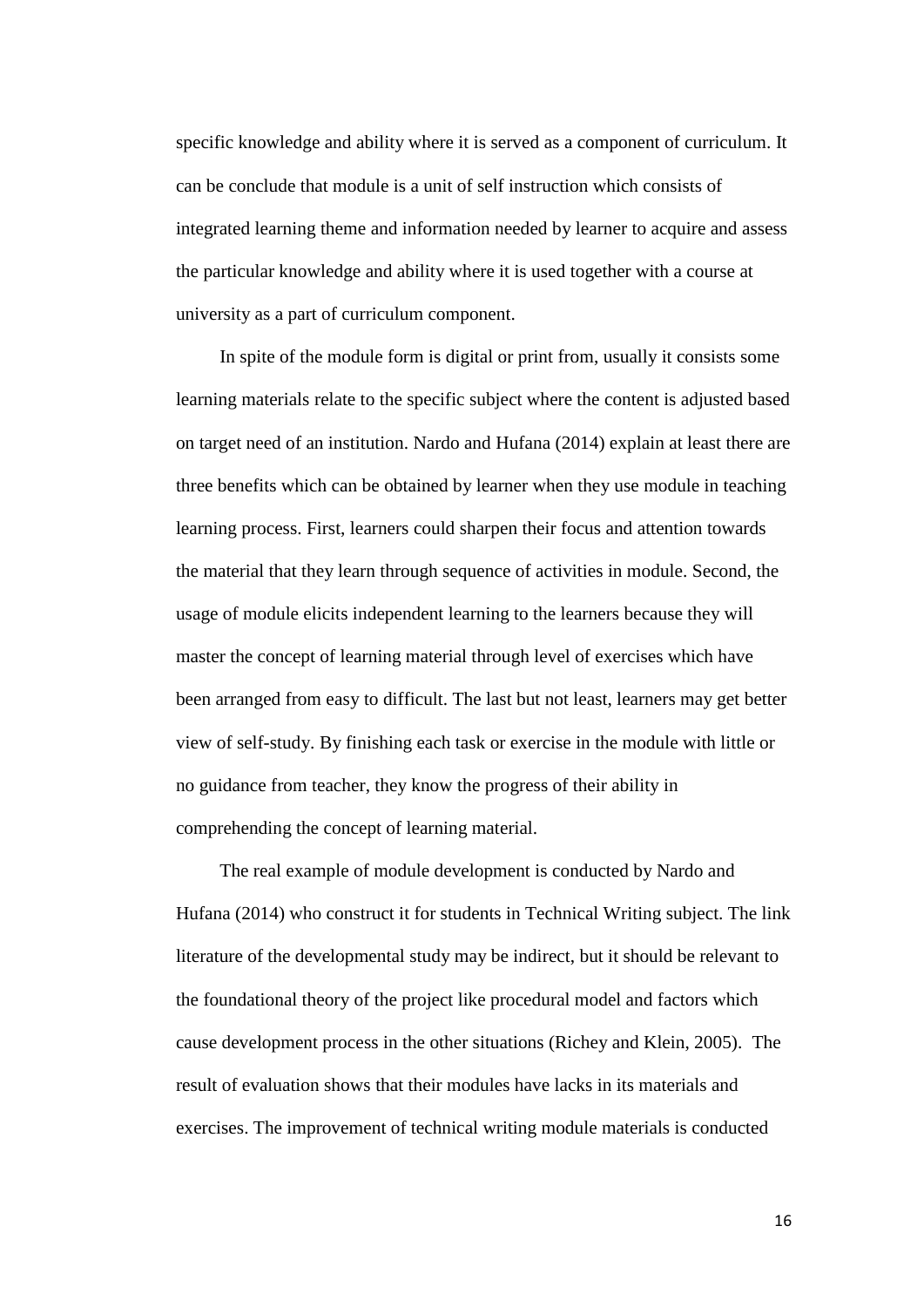based on the student's and expert's suggestion. Its activities or tasks are added and modified to enrich student"s written output. At the final development, the modules are evaluated fit to the curriculum and rated good by the students and excellent by the English teachers so that it can be used as reference in Technical Writing subject.

The previous basic writing books have been composed by Reid (1996) and Tyner (2008). The book by Reid (1996) comprises of eight chapters which are arranged with different topics entitle Family, Home, Country, Culture, Travel Experience, First Impressions First Problems, Adjustments & Solutions, and Similarities & Differences. This book has numerous paragraphs which are followed by grammar exercise, questions relates to the specific detail of the paragraph and its main idea, writing planning format, including some topics and questions where the answer should be exist inside of paragraph (refers to supporting details), and writing task both of individual and group project (peer editing). The lack of this book is not explained the structure organization of paragraph explicitly. Before students practice their writing, they are asked to comprehend structure organization of paragraph by themselves based on the examples of the paragraph which have been read, do its exercises, and follow the writing project instruction. The researcher assumes that without obvious rules of paragraph structure organization, basic writer may have lack guidance in composing academic paragraph.

The current Basic Writing book which is written by Tyner (2008) consists of six chapters inside it, i.e. Writing from Experience, Writing about Relationship, Writing about Opinions, Writing to Compare, Writing about Problems and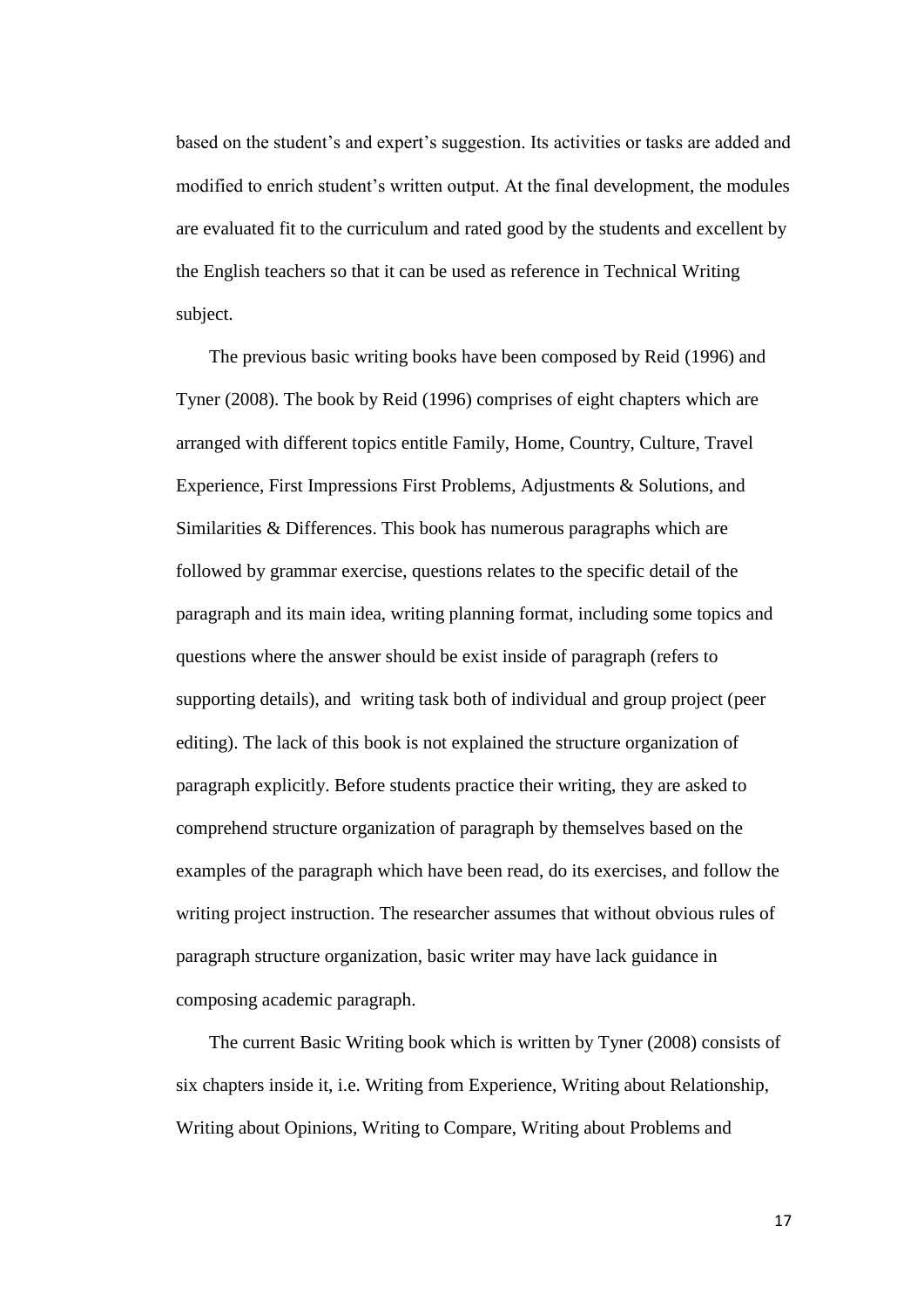Solutions, and Writing about issues. The basic elements of writing process inside it are prewriting, writing first drafts, doing revisions, final editing, and writing review. This book provides numerous reading texts in all process of writing as input or reference for the students before they practice the writing process exercise in each chapter. The other features inside of this book are the explanations about mechanical aspect and grammar. This book has a few explanations towards the structure of paragraph organization. According to Uehling (2003), the level of writing ability can be determined based on the student"s paragraph organization. It can be assumed that wider explanation about paragraph organization is necessarily needed.

The prior development of the modules and books as aforementioned is paperbased. To be different with those experts, the researcher develops paper based Basic Writing module that is facilitated by Android application.

#### **2.3 Digital Module**

## 2.3.1 Digital Content

According to Shiratuddin and Hassan (2003) electronic or *digital* content can be defined as a process of creating, providing, and distributing information into digitalized content form with viewing it on screen rather than paper based. Based on the definition of digital content and module which have been obtained *digital module* is a unit of self instruction, served with integrated learning theme and information needed by learner to acquire and assess the particular knowledge and ability by viewing it on screen where it is used together with a course at university as a part of curriculum component.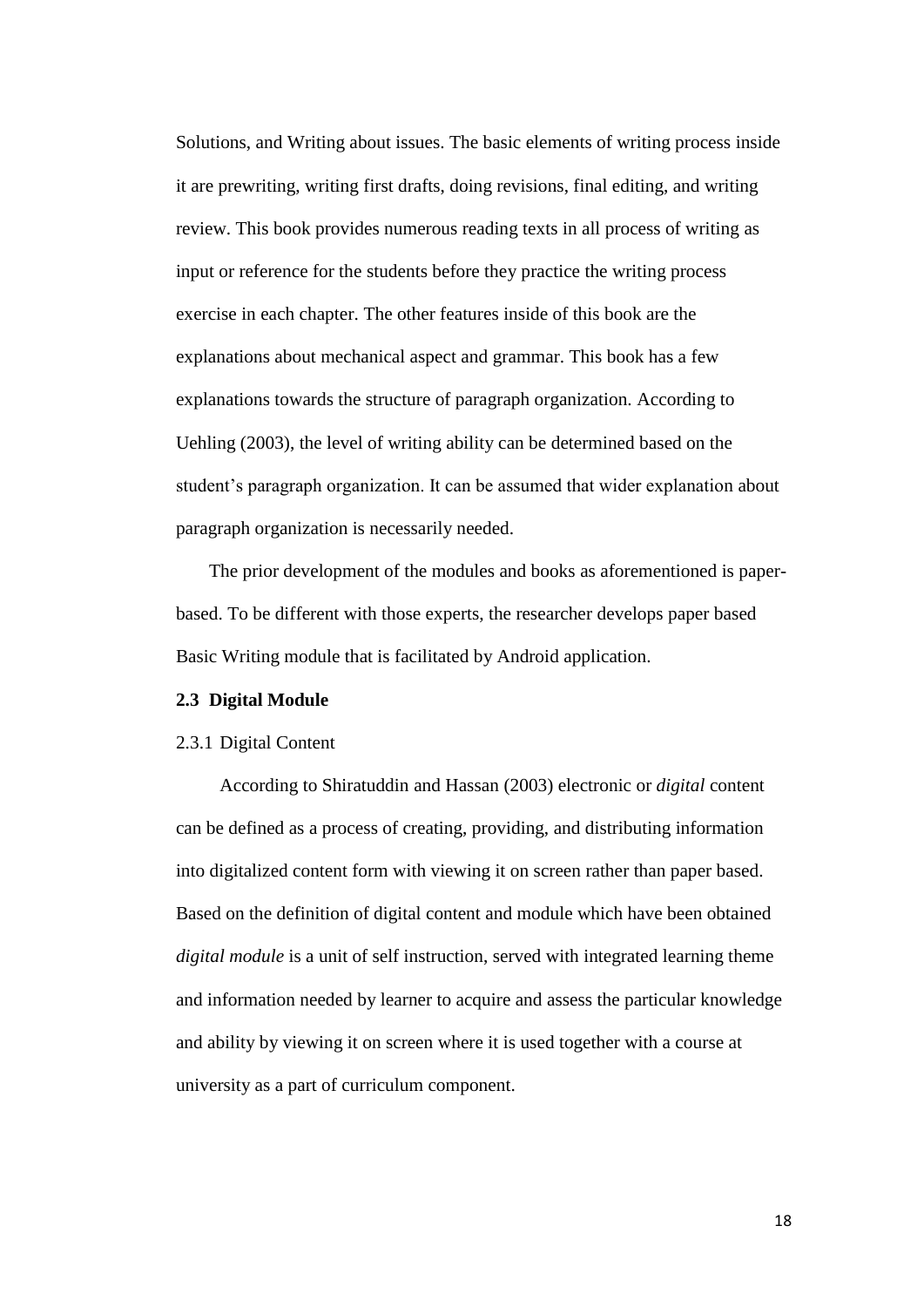They also reveal that there are two forms of digital content. The first is content which only has one type of information. It can be full of text, audio, or graphic content. The second content comprises more than two types of those information contents which is known as multimedia or hypermedia.

Both of digital content information types above could give contribution in learning with textbooks, tutorials, and theses as its form, as reference in dictionaries and encyclopaedias form, as entertainment in comics and novels form, as advertisement in brochures form, and as browsing source in newspapers, journals, and magazines form (Borchers, 1999; Shiratuddin and Hassan, 2003).

Specifically, in education sector electronic content or digital content can be used in numerous forms, such as: electronic research reports (eResearch-report), electronic journals (eJournal), electronic books (eBook), electronic lecture modules (eLecture-module), and electronic lecture slides (eLecture-slide) (Shiratuddin and Hassan, 2003).

The general common formats of digital content are Portable Document Format (PDF), Rich Text Format (RTF), Standard Generalized Markup Language (SGML), Hyper Text Markup Language (HTML), and eXtensible Markup Language (XML) (Armstrong and Lonsdale, 1998; Hawkins, 2000). Following the growth of smart device popularity now, ePub (electronic Publication) become e-book standard format publication (Horne, 2012). Relates to the popularity of smart device content, Choi et al (2014) reveals that the digital content now is available to be displayed as application which comprises of multimedia, animation, and rich user interaction. Android Application Package (APK) is the usual application format saves in Smartphone.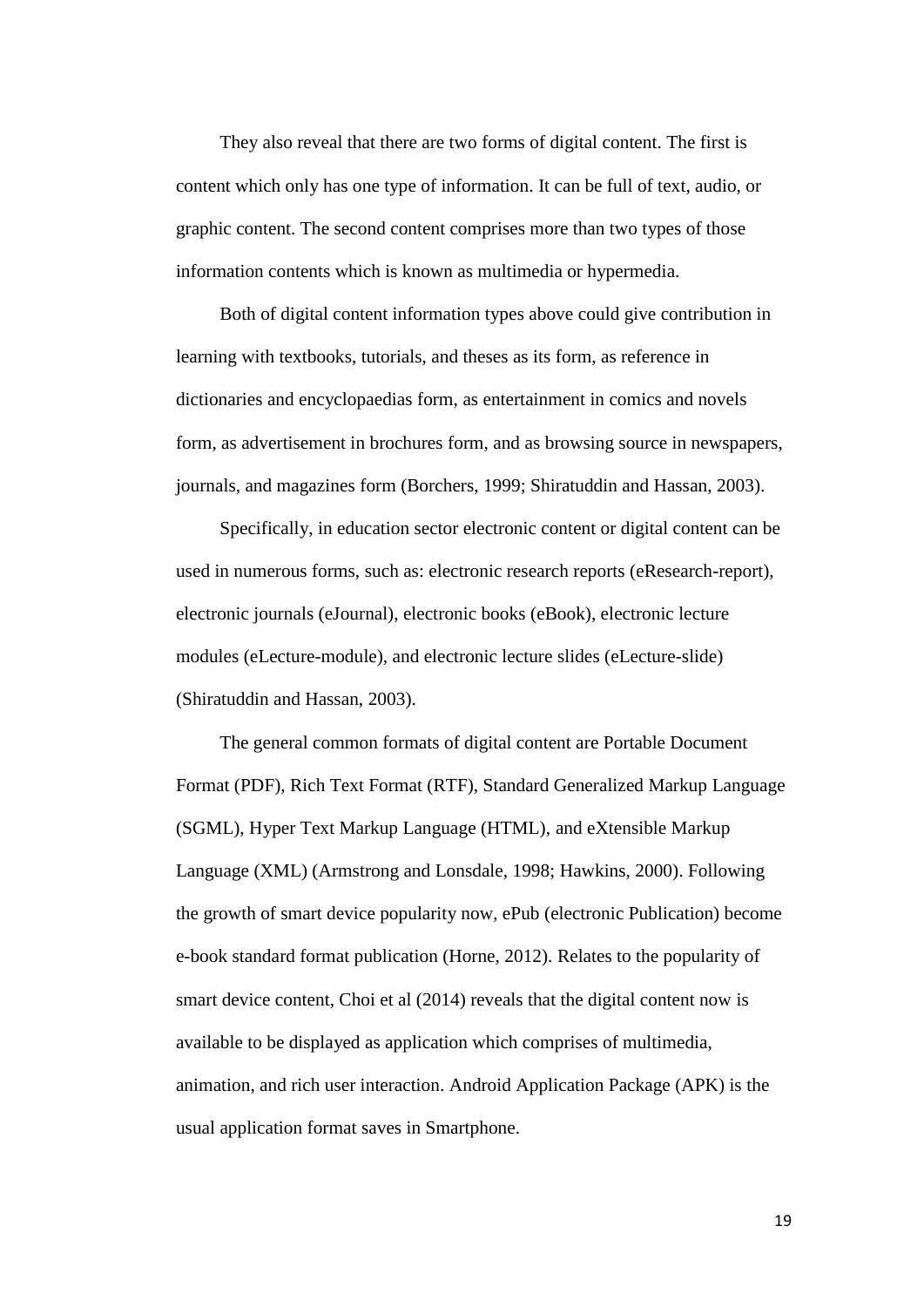In this research, digital Basic Writing module can be classified as digital content which use hypermedia information type, including text, graphic, and audio. In its development, the *.apk* format is used. Relates to the writing application exist in Android market, the researcher found some applications which give chance to develop its content gap. English Writing is application which only explains about the theory need in composing product of writing. Writing Exercise, as like its application name only provides command or instruction as source to practice writing. Based on these previous Basic Writing applications, the researcher develops digital Basic Writing module which contains both of the theory and practice.

Bonime and Pohlmann (1998) states the benefit of electronic content especially book, there is hyperlink feature (making the book content is linked to the other page both inside and outside of the book), multimedia support (the content can be presented by mixing type of information, such as text, picture, audio, or video), and searching feature (allowing the user to look for any piece of information which is needed and move to the other parts instantly) which are not exist in paper based book. As impact, these features are not really different for the digital module in this research.

2.3.1.1 Android Operating System

2.3.1.1.1 Android definition

Darcey and Conder (2009) simply defines Android as an open source platform that give access to the developers (third parties) and handset manufacturer to develop the platform. According to Haghighatgoo (2016), Android is Linux-based operating system that is designed primarily for touch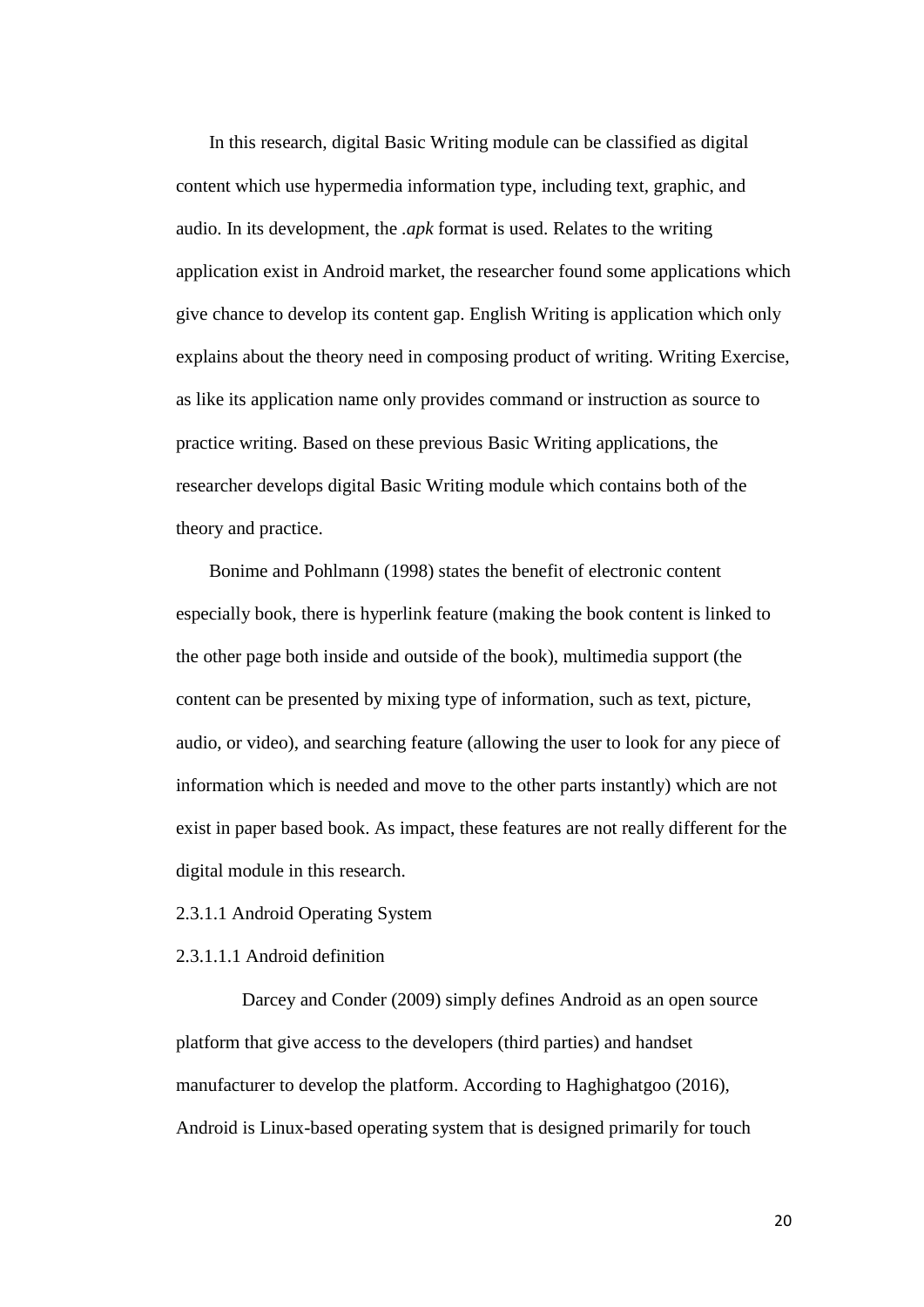screen device. Samal and Jena (2014) defines Android as open source Linuxbased operating system for mobile device, such as tablet computers and Smartphone, developed by Open Handset Alliance, and led by Google. It can be concluded that Android is an open source and modified mobile operating system platform based on Linux version which is developed by Open Handset Alliance (OHA) and led by Google where it is designed primarily for touch screen device. 2.3.1.1.2 Brief History about Android

Here, brief history about Android is presented by Darcey and Conder, 2009:1-21; Lee, 2011:2; Sivakumar, 2015. Several years ago, we may remember the function of the phone was just a phone .We only used it as simple communication tool like calling someone over there, or sending him a short message. Day by day, the mobile users were even increase. Practically, they wanted to customize their phone and made it be multifunction, but before the existence of Android, mobile user may not realize their want to develop their own *application* without having the permission from handset manufacture. The manufactures refused to expose their internal work relates to their handset which caused them developed the mobile software (application) only in their own factory. At the market, there are numerous handset manufactures such as: Samsung, Sony Ericsson, HTC, LG, Nokia, Motorola, Treo, Blackberry, Apple, and many others with different kinds of Operating System (OS) like Windows Mobile, Symbian, Palm/Garnet, RIM Blackberry, and iPhone (well-known as iOS). Escaped from those proprietary platforms (close-sources), now the question is how to make an application can be applicable in any device?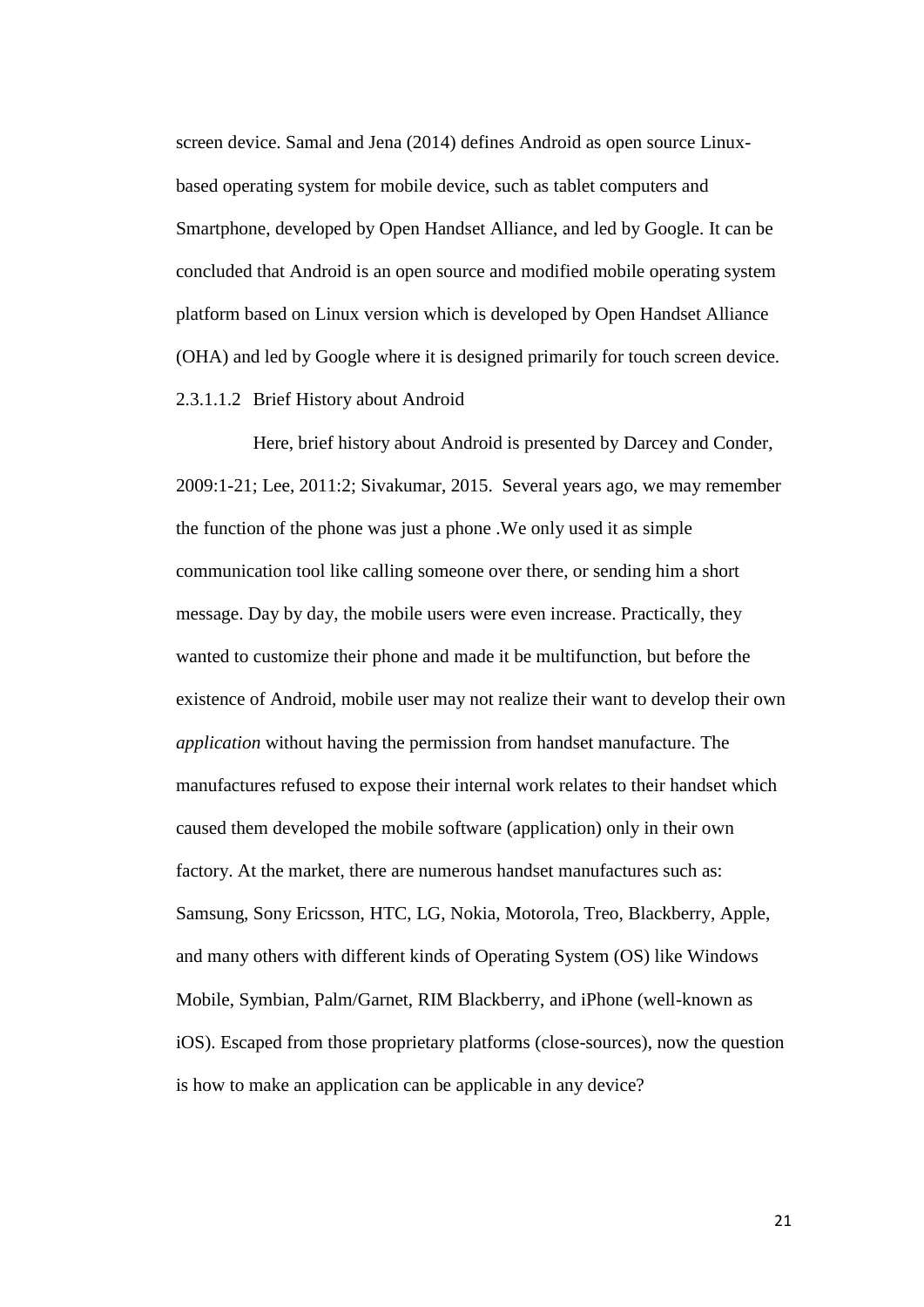In 2003, Andy Rubin, Rich Miner, Nick Sears, and Chris White established Android, Inc. in Palo Alto, California, U.S. The initially focus of this company was to design operating system for digital camera, but they changed it to develop mobile OS because its large market. In 2005, Google purchased Android Inc. to save it from its main founders' economic crisis. After the acquisition was reached, Google asked those prime of Android. Inc developers stayed at that company. In November 2007, Google cooperated with Open Handset Alliance (OHA) for making *Android Project*. The business alliances of OHA are software developers, service providers, chip makers, and handset manufactures. Many of the OHA members are dominated by handset manufactures, including Samsung, Sony, Motorola, HTC, LG and semiconductor companies such as Text Instruments, NVIDIA, Intel, and Qualcomm.

To answer the demand of mobile user as aforementioned, Google wanted Android become *free* and stand as *open-source*. That"s way the operating system of Android is licensed under GNU (General Public License Version 2 (GPLv2) as *copyleft* license. Copyleft license here has a function to make protect the works of developer still be open source. As comparison, it will be different to close source platform that use *copyright* license. Without getting permission from the creators, the developer may not change of their works. Supporting its open source platform, most of Android framework or code for its level version is released under Apache Software License (ASL/Apache2). It means, this license allow every handset manufactures freely use Android code in developing this operating system to their Android device which may give their own feature as difference point from the other products. In another implication as open-source,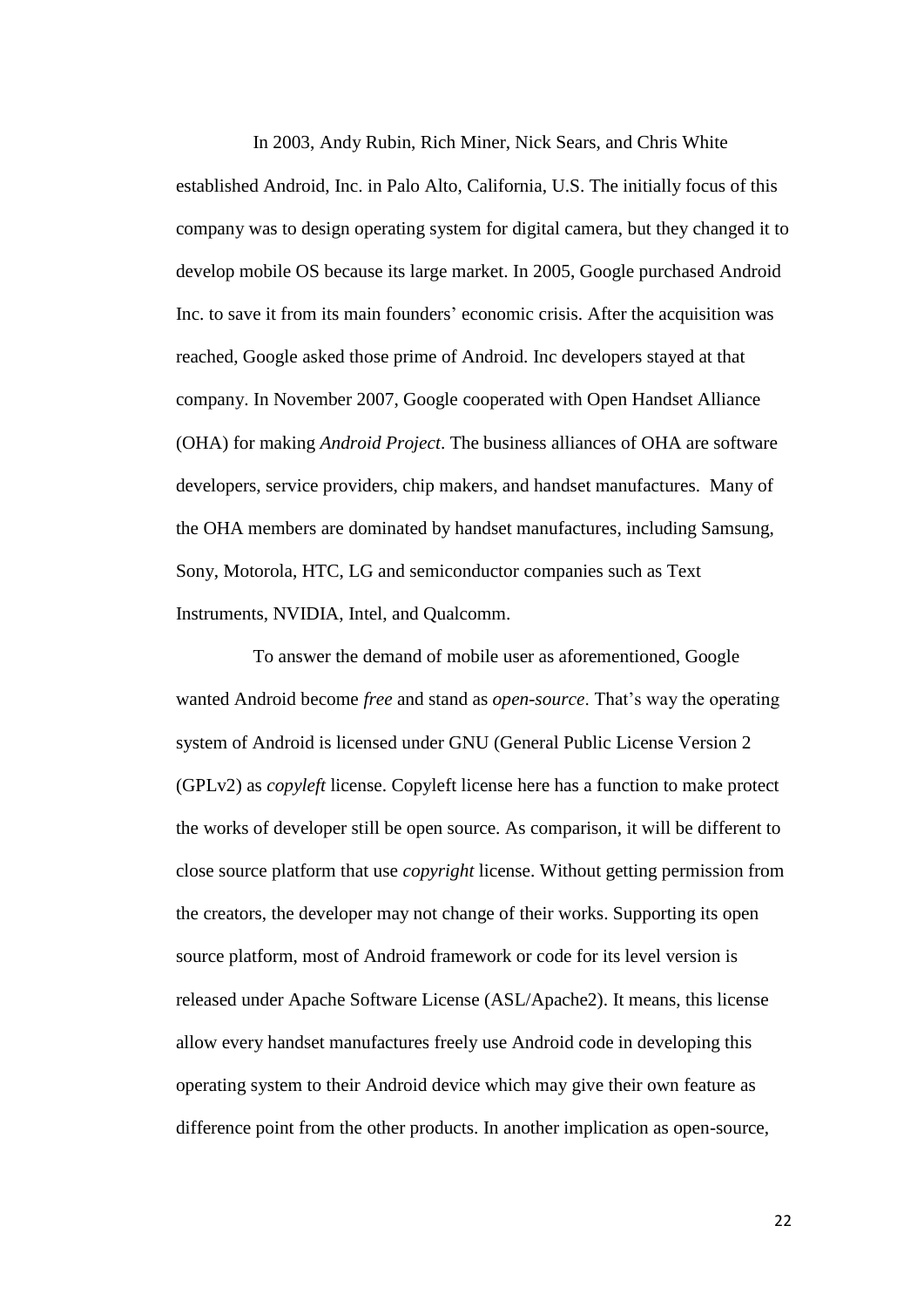while the developers are developing application, they only need to think, consider, and develop how to create application which is be able to work in various different devices of Android.

Correlating as mobile open-source platform, Android chooses Linux which stands as computer open-source operating system to support it. Here, Linux 2.6 Kernel operating system is used to handle core system operation and work its role as Hardware Abstraction Layer (HAL) between handset physical hardware and software stack of Android.

2.3.1.1.3 Why should be Android?

Coming back to the question how to make an application can be applicable in any device in the brief history above. Android is open source of operating system for mobile device which has been supported by Google (Lee and Salman, 2012). It means the developers have free authority to develop application which is available for general vendor hardware manufactures as long as the devices are supported by Android (Lee, 2011). Bringing the phrase *open source*, the researcher concludes that the developing of digital Basic Writing module by using Android operating system is possible to do.

In addition, mobile application which is developed based on Android operating system is more effective and efficient because it can be produced fast, and categorized into user friendly which refers to the application is easy to learn, use, and understand (Hanafi and Samsudin, 2012). They also point out that Android application has a plus point in Android market if compared with its rivalry because it can work virtually in PC (Personal Computer) through Android emulator. The existence of Android user percentage during this decade in 21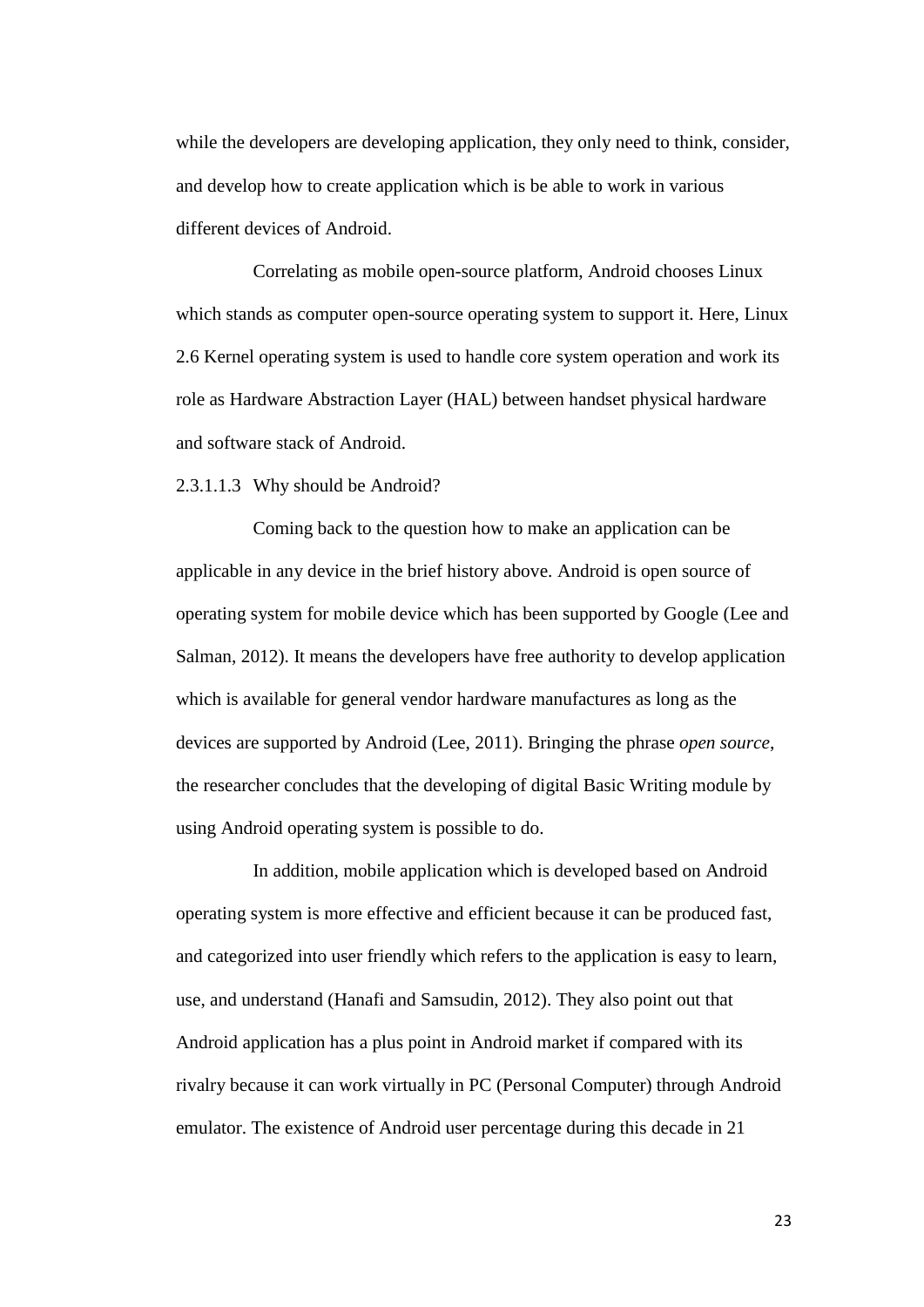century (Figure 1) is the other reason why the researcher chooses Android as Smartphone device"s operating system to develop digital Basic Writing module application.

| Worldwide Smartphone Forecast by OS - Shipments, Market Share, Year-Over-Year Growth, and 5-Year CAGR (shipments in<br>millions) |                                                                      |              |          |                 |              |         |             |
|----------------------------------------------------------------------------------------------------------------------------------|----------------------------------------------------------------------|--------------|----------|-----------------|--------------|---------|-------------|
|                                                                                                                                  | 2016*                                                                | 2016*        | 2016*    | $2020*$         | $2020*$      | $2020*$ | 5 year      |
| Region                                                                                                                           | <b>Shipment</b>                                                      | Market YoY   |          | <b>Shipment</b> | Market       | YoY     | <b>CAGR</b> |
|                                                                                                                                  | <b>Volumes</b>                                                       | <b>Share</b> | Growth   | <b>Volumes</b>  | <b>Share</b> | Growth  |             |
| Android                                                                                                                          | 1.254.6                                                              | 82.6%        | 7.6%     | 1.624.4         | 84.6%        | 4.6%    | 6.9%        |
| iOS                                                                                                                              | 231.2                                                                | 15.2%        | $-0.1%$  | 269.0           | 14.0%        | 3.2%    | 3.0%        |
| Windows Phone                                                                                                                    | 23.8                                                                 | 1.6%         | $-18.5%$ | 17.8            | 0.9%         | $-5.7%$ | $-9.4%$     |
| Others                                                                                                                           | 9.5                                                                  | 0.6%         | $-15.1%$ | 9.2             | 0.5%         | 4.8%    | $-3.9%$     |
| <b>TOTAL</b>                                                                                                                     | 1.519.0                                                              | 100.0%       | 5.7%     | 1.920.4         | 100.0%       | 4.3%    | 6.0%        |
|                                                                                                                                  | Source: IDC Worldwide Quarterly Mobile Phone Tracker, March 3, 2016. |              |          |                 |              |         |             |

\* Forecast data

Figure 1. The Existence of Android User Percentage

## 2.3.1.1.4 Supporting Android Device

In the late 2010s, Android operating system has been powered in various devices, such as: E-readers devices, internet TVs, Netbooks, MP4 players, Smartphones, and Tablets (Lee, 2011:4). One of the popular Android device utilize now is Smartphone. Smartphone is a device which has ability not only as cellular phone but also desktop computer (Kibona and Rugina, 2015). A statistical data from [www.statista.com](http://www.statista.com/) as the statistical portal website shows a forecast data about the significance growth relates to the total of Smartphone users worldwide year by year (Figure 2). To be pertinent with the fact of Smartphone users" existence, the researcher prioritizes the usage of Smartphone to access digital Basic Writing module as additional learning source.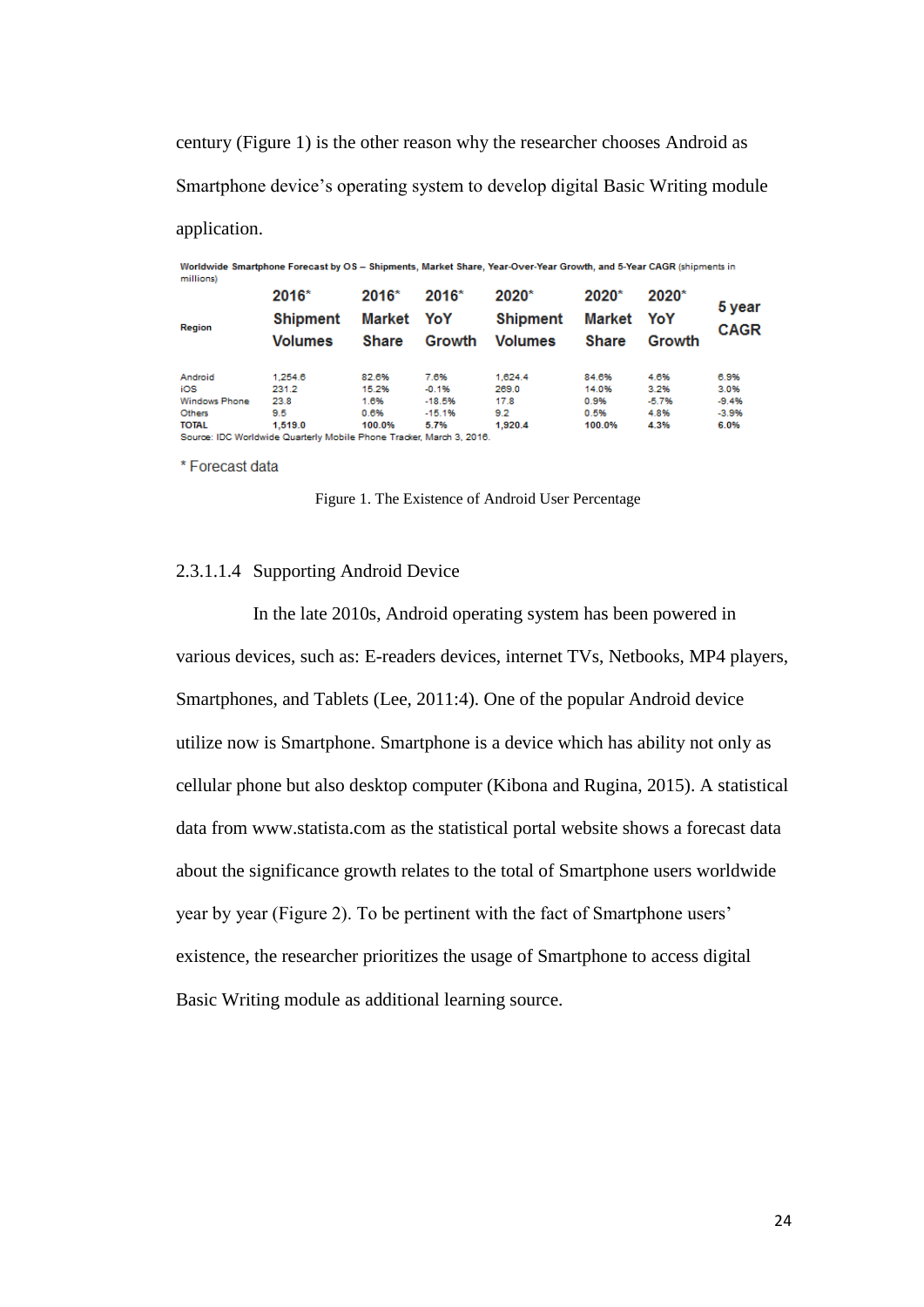

Figure 2. Number of Smartphone Users Worldwide From 2014 to 2019 (in millions)

# **2.4 Developing Basic Writing Module: Paper Based and Android Based Operating System for English Education Department Student Procedure**

Module is a unit of self instruction, served with integrated learning theme and information needed by learner to acquire and assess the particular knowledge and ability where it is used together with a course at university as a part of curriculum component (Dick and Carey, 2001:9; Oxford Advanced Learner"s Dictionary, 1995:750; Shiratuddin et al., 2003).

Relates to the instruction inside of module, it correlates with teaching learning activities that should be able to help learners in comprehending knowledge and put the knowledge from short to long memory (Isman, 2011). Dick and Carey (2001:10) reveal that the systematic instruction requires learner to interact actively with the learning materials rather than read them passively. They also reveal that in designing instruction, it requires model. The aim of constructing model is showing the relationship among the steps and how it occurs chronologically (Seels and Glasgow, 1997:167). The process inside of the model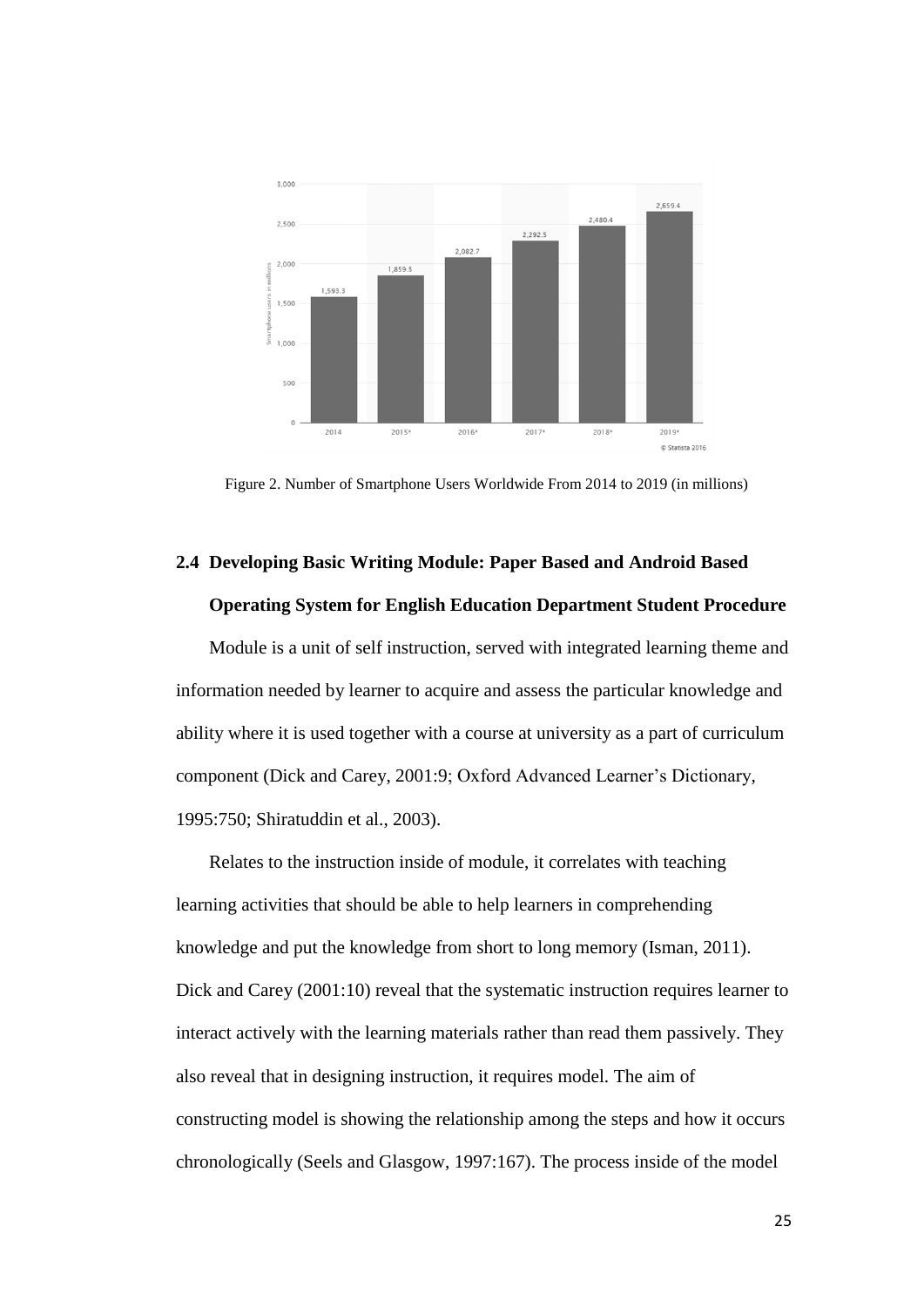is referred to Instructional System Design (ISD) which comprises of five general phases, i.e. Analysis, Design, Development, Implementation, and Evaluation (ADDIE) (Dick and Carey, 2001:4; McGriff, 2000; Grafinger, 1998; Molenda, 2004). Instructional Design (ID) model gives visual representative of procedural that is used in ISD process (Seels and Glasgow, 1997:166). The usual ID model is presented in oval or round, linear and rigid, line with some boxes which put in above and below, rectangle, and cross (The Herridge Group Inc., 2004; Seels and Glasgow, 1997:169-170). It can be noted here that ID is an umbrella of ISD; meanwhile, ISD is an umbrella of ADDIE.

Gustafson and Branch, 2002:14-45 create ID models taxonomy based on its prior importance, i.e. classroom-oriented model, product-oriented models, and system-oriented models. Classroom oriented-model is primary given to the teacher whose the student needs some instruction form. Usually, the resource development is limited produced because the range of its output is around one or a few hours of instructions. In simply word, classroom-oriented model is appropriate for the teachers who want to develop their teaching learning materials. To be different with product-oriented models, the product development will be implemented in several hours, few days, or in duration (the output is selfinstructional or instructor-delivered package). The last model namely systemoriented model is developing wide instruction for the whole course or curriculum. Based on those specific characteristics, these are some reviews of productoriented ID models which may contribute its process in this research which is addressed to develop Basic Writing module as the product.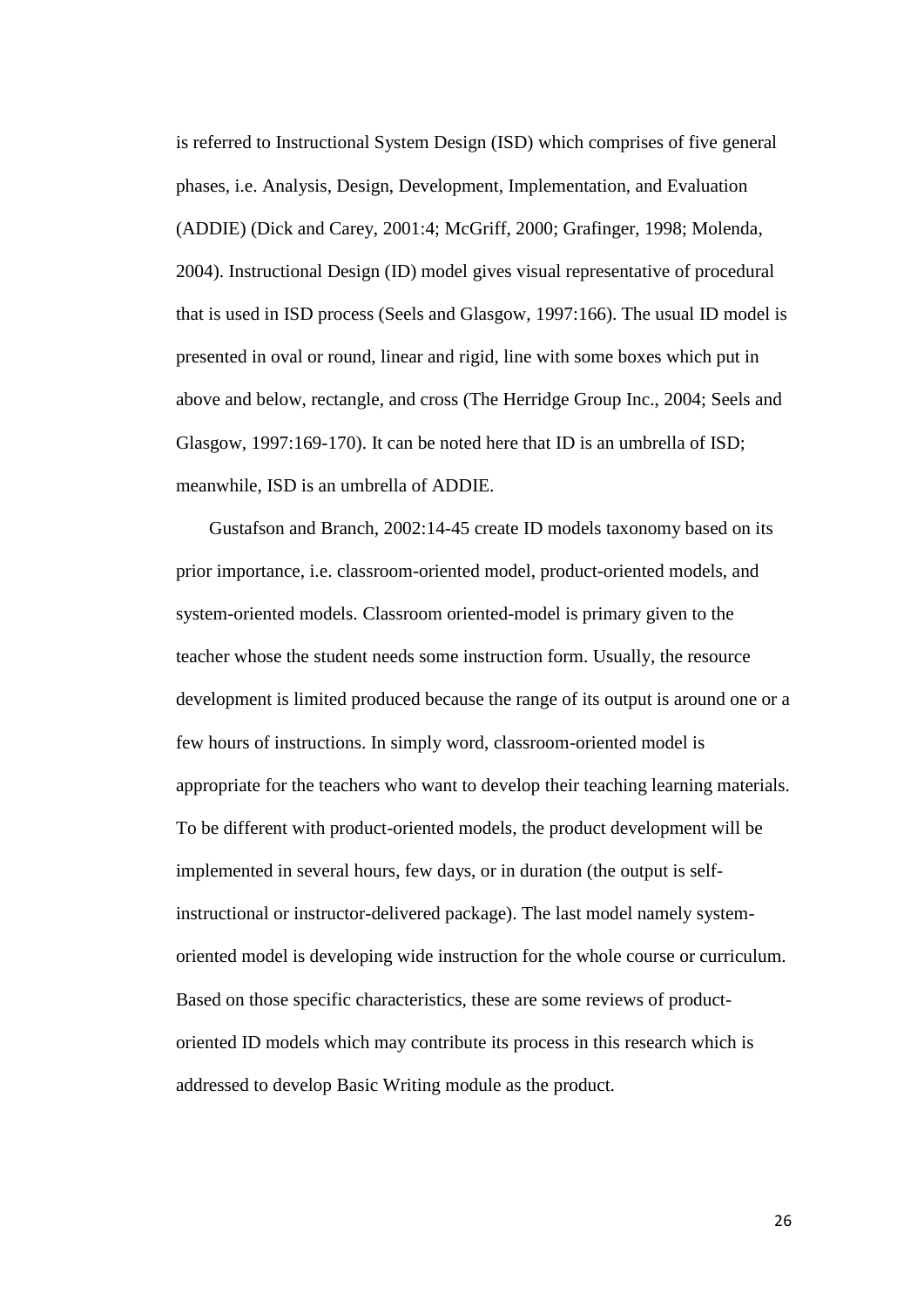#### 2.4.1 Types of the Product-Oriented ID Models

# 2.4.1.1 Bergman and Moore (1990)

The first product-oriented model is from Bergman and Moore (1990) which is presented in Figure 3. The focus of this model is presenting the process of developing Interactive Video (IVD) or multimedia (MM) products, but it is also applicable to generate the other variance of high-technology and interactive instructional products (Gustafson and Branch, 2002:32). The six generic activities of this model are *analysis, design, develop, produce, author,* and *validate* (Bergman and Moore, 1990:15-20). For each activity requires input to deliverable output and evaluation. The result from each output in each activity is used as input for the next activity. The existence of checklist in each phase shows that this model gives extensive consideration in evaluation.



Figure 3. The Bergman and Moore Model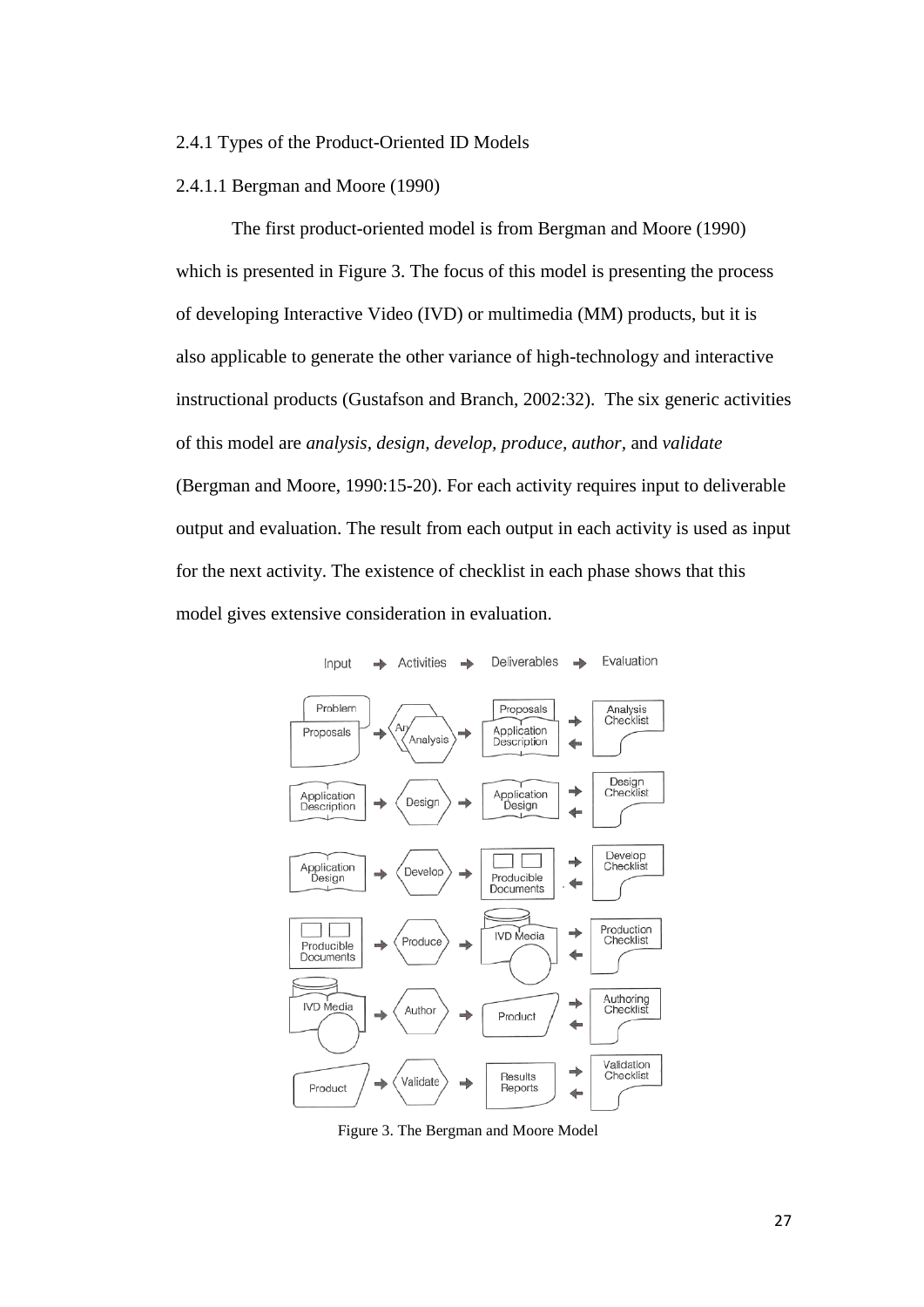Several activities in analysis are identifying audience, tasks, environment, and content which should be inserted in RFP (Request For Proposal). The output of this activity is a complete Application Description Document. When the description of application is obtained, design activity is taking place. It includes the specific strategy, treatment, and logical flow towards future application. The results of this work are written in Application Design Document as blueprint. The detail of application in design document should be developed on paper. The output of this activity is producible document, such as video storyboard, audio presentation written scripts, and graphic renditions. The producible document from development activity is used as input in producing activity with transferring it into various medium: video, audio, graphic, and text. The fifth activity, authoring is an activity that integrates the individual media into complete product. Controlling and testing the product are the other activities in authoring. The complete product from authoring activity will be evaluated based on its original objectivities.

## 2.4.1.2 de Hoog, de Jong, and de Vries (1994)

The second product-oriented model is from de Hoog, de Jong, and de Vries (1994) which presented in Figure 4. This model is addressed to develop software design. The concrete examples of this model principle are used to developing educational simulations and developing expert system. The authors adopt "web structure" as their model identity which facilitates parallel and nonlinear software methodology development. This model provides iterative process in implementing it depends on the user taking place.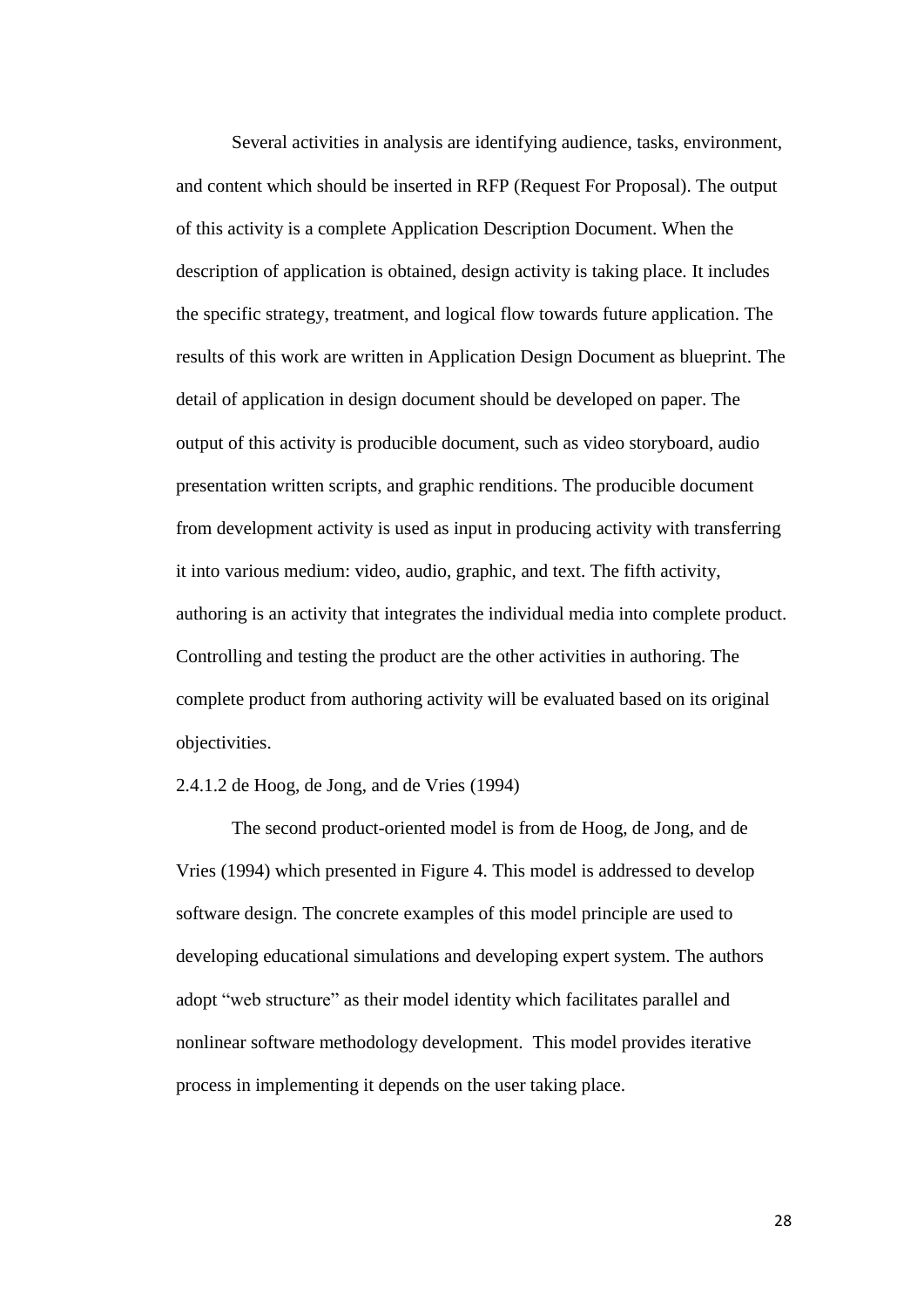

Figure 4. The de Hoog, de Jong, and de Vries Model

The web structure is separated by axes for five partial products namely conceptual model, operational model, instructional model, interface model, and learner model. The dotted lines in this model show the interdependent among five partial products (Gustafson and Branch, 2002:36). The conceptual model and operational model give representation towards what the learners should to know at the end of training session. The instructional model contains instructional function (instructional measurable for the learners like whether or not they can present explanation and finish specific assignments) relates to the educational simulation. The interface model consists of graphical objects, windows, etc which may enable the learners to interact with the simulation. The learner model store the information about learners.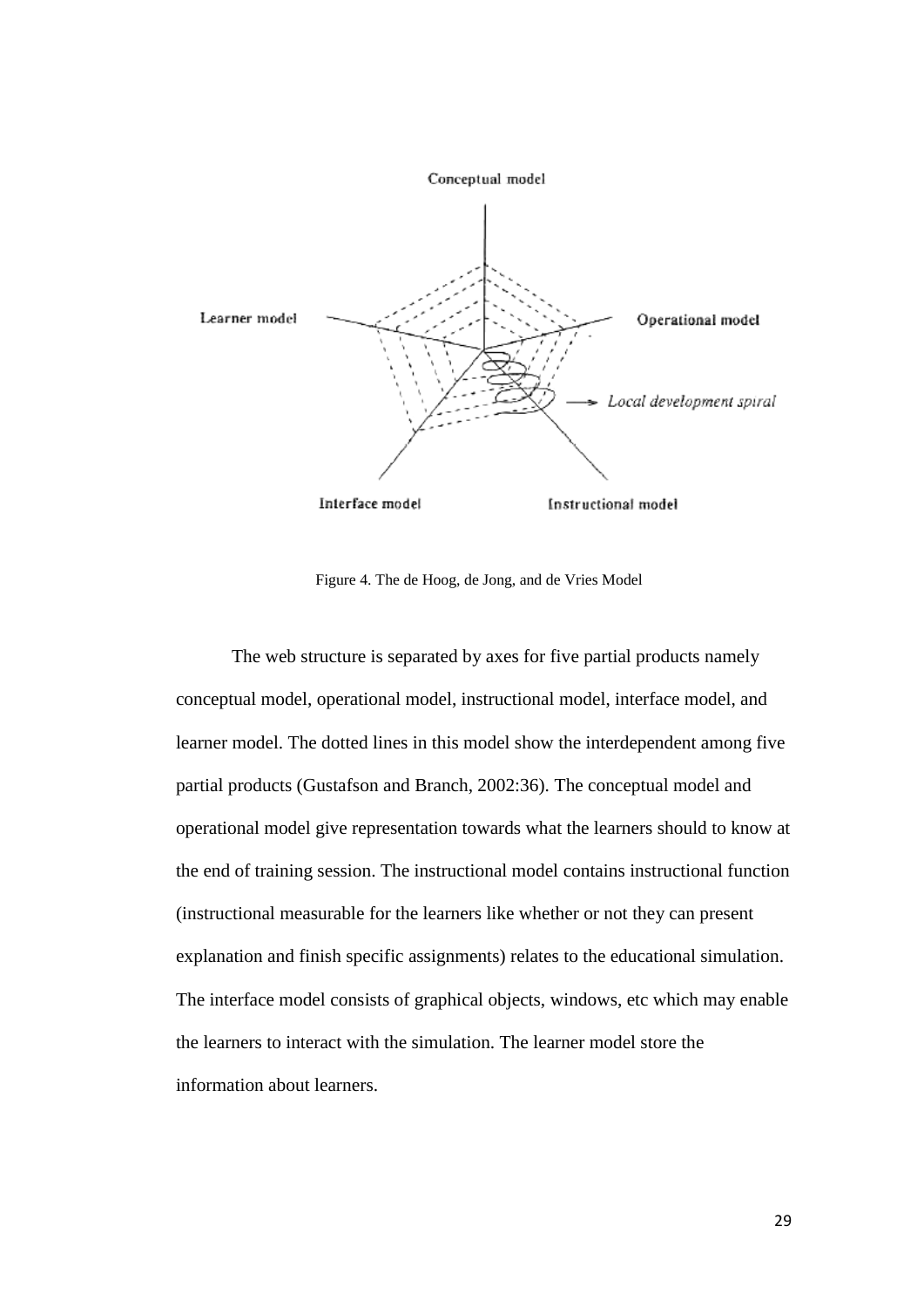For each axe which is gone around by spiral (only one spiral is shown in Figure 4) comprises of four components: specificity, compliance, quality, and integration. The s*pecificity* means the outcome should be specific based on the partial product requirements. The *compliance* means that the partial product which is developed should not be contradicted with the external requirement. Two main groups of compliance requirement are: 1) Educational environment requirements. The educational software should be developed based on the specific education setting. The relevant factors in educational environment are school policies, instructional prerequisite, and educational materials. 2) Hardware and software requirements. It explains about the hardware and software are needed in developing educational software. Some relevant factors relates to this requirements are computer speeds, storage capabilities, display medium, and other electronics medium. The *quality* means measuring the quality of product development outcome based on its consistent towards its previous state. The *integration* means the relationship between different partial products should be consistent and coherence. Taking example instructional model which asks the learner to understand about decomposition, the interface model should not be contradicted with the goal of instructional model. Finally, when the users work on partial products is called local development; meanwhile, when they work on the whole process, it is called as global development.

# 2.4.1.3 Nieveen (1997)

The third product-oriented ID model by Nieveen (1997) can be seen in Figure 5. To enhance the quality and efficiency of curriculum materials development, the goal of this model is producing computer based Electronic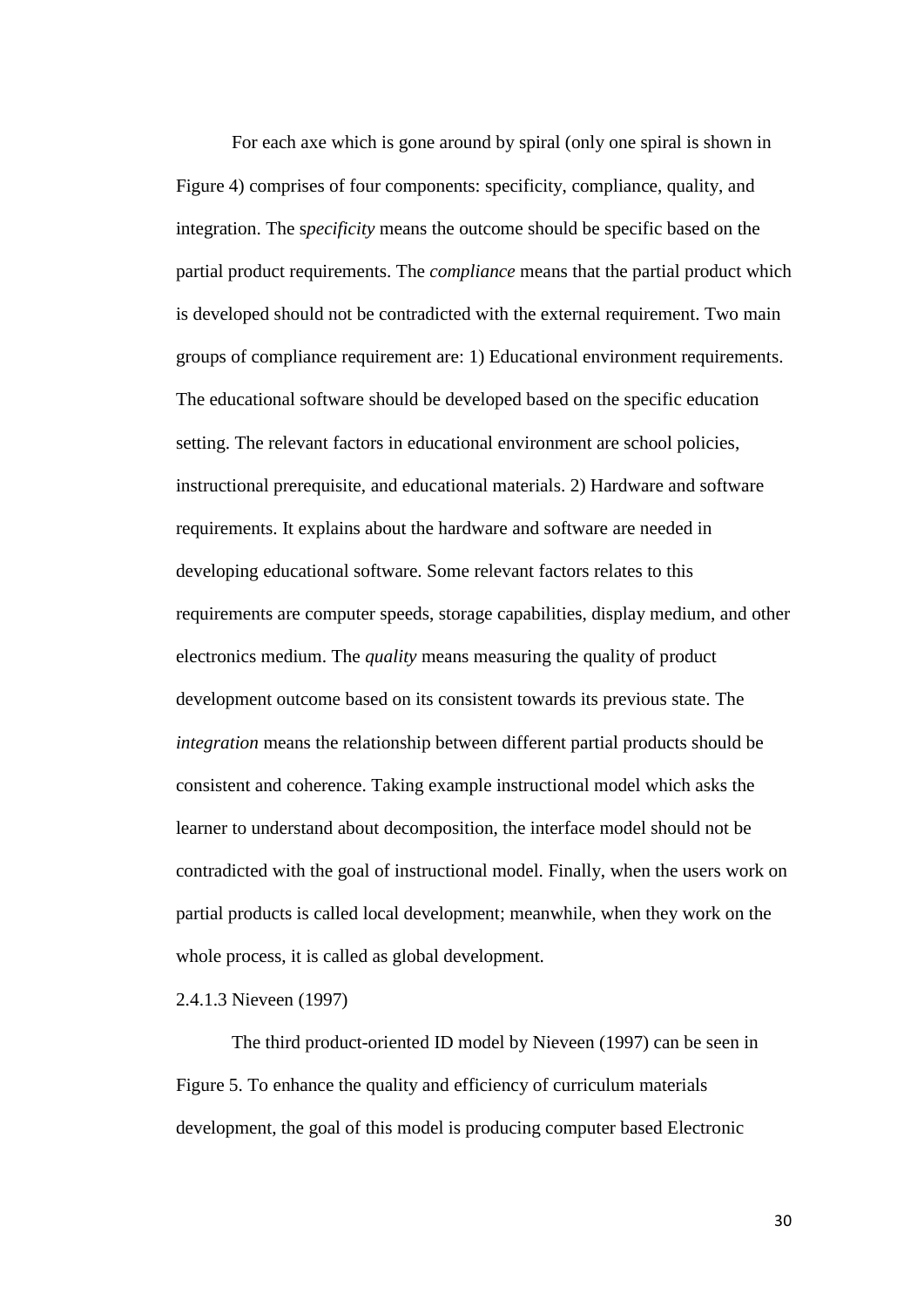Performance Support System (EPSS) in multiple versions. Practically, this model has been implemented to produce educational materials rather than for business and industry training program. In Holland (as the origin of this model was created), her model has been applied in numerous schools to create lesson material and course distribution.



Figure 5. The Nieveen Model

Starting activity in Nieveen"s model is preliminary research about what will be needed in producing materials. Then, it is continued with the iterative cycle which consists of three activities: analysis, design, and formative evaluation. This iterative cycle has four levels activity to do. The first level should generate design specification that has been evaluated formatively by designing team.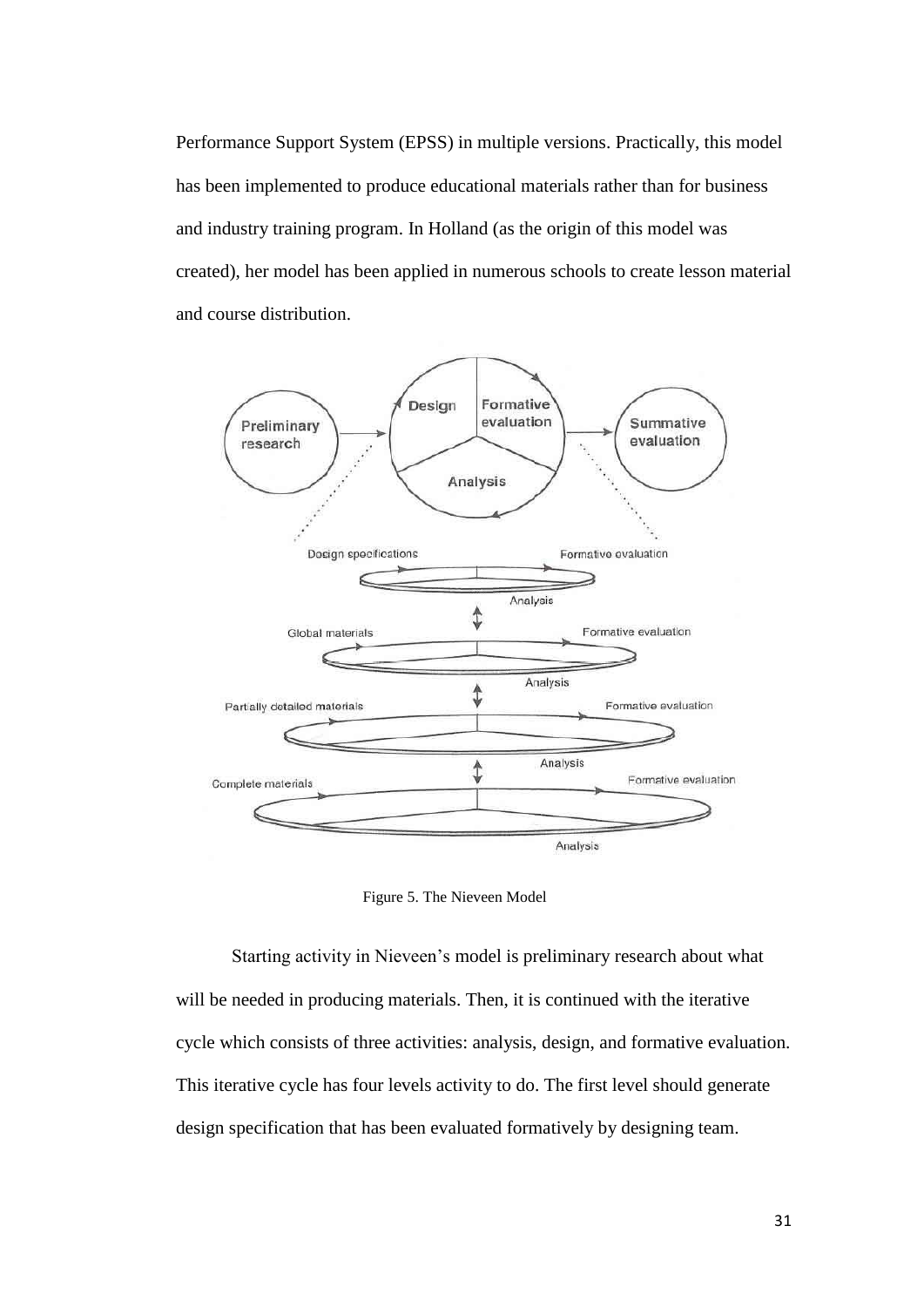Global materials as the result of second level are evaluated formatively by expert appraisal. The third level, partially detailed materials are prepared with holding the appraisal from expert then small-scale tryout is conducted. The fourth level, complete materials is prepared and addressed to expert for getting appraisal. After that, the complete product is tested in small group and tryout in large group. If the materials have been distributed to general use in various settings, the summative evaluation is conducted.

## 2.4.1.4 Seels and Glasgow (1997)

The other product-oriented model is from Seels and Glasgow (1997). The author states that their model is applicable for beginning student in instructional design. The two generic phases inside of this model are *project management* and *diffusion* (Seels and Glasgow, 1997: 176-179) which can be seen in Figure 6. The project management consists of three phases, i.e. need analysis management, instructional design management, and implementation and evaluation management; meanwhile, the diffusion is ongoing process.



**Diffusion** 

Figure 6. The Seels and Glasgow Model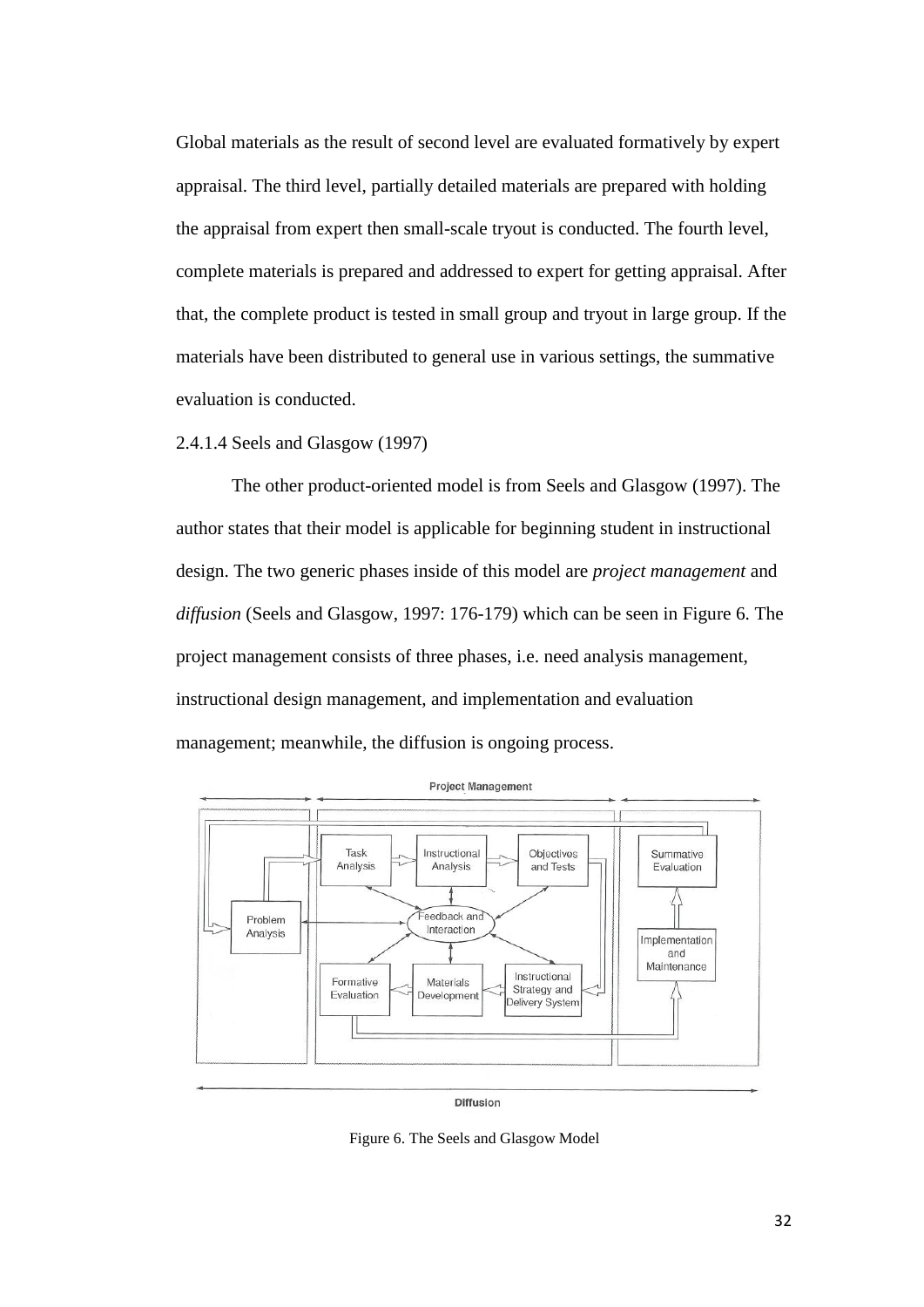The *first phase* (need analysis) is used to finding problem which involves several questions relates to the need assessment (goals), performance analysis (instructional requirements), and context analysis (constraints, resources, and learner characteristics). Doing task analysis, instructional analysis, and writing objectives and test are possible to do concurrently at the *second phase* of project management. Design, development, and formative evaluation are the other activities that can be occurred concurrently at this phase. The authors note that the steps at the second phase of project management can be done in order (linear fashion) or happened concurrently, but the process is iterative. It means that the steps are possible to return to the previous step with some adjustment based on the data demand. The users also possible to do the next step before the previous step finish and come back to the previous step when they are ready. The main point of the steps at this second phase is offering flexibility. The sequence steps at this phase finish when the user gets satisfactory from the result of formative evaluation. In addition, instructional design management is interdependent or interactive phase which is indicated by connecting the six steps toward the oval centred (feedback and interaction) through each double arrow (Gustafson and Branch, 2002:43). Implementation as part of *third phase* in project management refers to the process transferring the product to the real life. To conduct this step at least the users have provided the support system and materials, disseminated the project or product and ensured if the instructor and learner have trained to use the new technology. After doing implementation, the opinion from other parties is obtained. As impact, summative evaluation is conducted.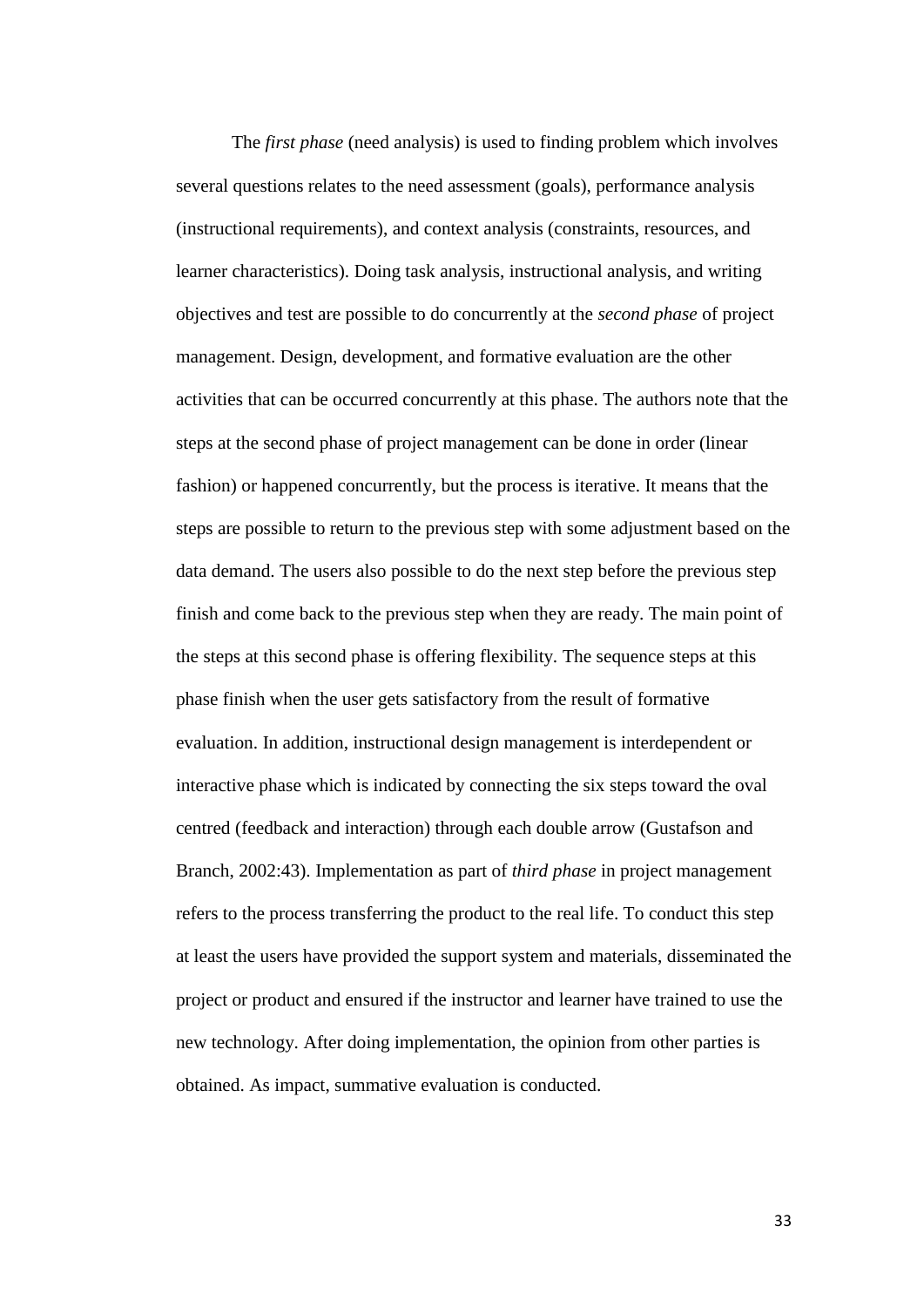Diffusion, as the other phase in Seels and Glasgow model means promoting or persuading someone to adopt and maintain the project which is made by the researcher. This phase is ongoing process that may occur in all process of project management. One of the diffusion strategies is designing userfriendly product as innovation and giving its obvious benefits. The Seels and Glasgow framework relates to ADDIE is listed in table 2.1.

|    | <b>ADDIE</b> |                  | <b>Seels and Glasgow</b>      | <b>Questions Answered</b> |
|----|--------------|------------------|-------------------------------|---------------------------|
| 1. | Analysis     | 1.               | Need Analysis                 | What is the problem?      |
|    |              |                  |                               | What are the              |
|    |              |                  |                               | parameters of the         |
|    |              |                  |                               | problem?                  |
|    |              | 2.               | <b>Task and Instructional</b> | What should the           |
|    |              |                  | Analysis                      | content be?               |
|    |              |                  |                               | What are the              |
|    |              |                  |                               | prerequisites?            |
| 2. | Design       | 3.               | Objective and                 | What should be            |
|    |              |                  | Assessment                    | assessed and how?         |
|    |              | $\overline{4}$ . | <b>Instructional Strategy</b> | How should                |
|    |              |                  |                               | instruction be            |
|    |              |                  |                               | organized?                |
|    |              | 5.               | Delivery System               | What will the             |
|    |              |                  | Selection and                 | instruction look and      |
|    |              |                  | Prototyping                   | sound like?               |

*Table 2.1: ADDIE Model Framework by Seels and Glasgow (1997)*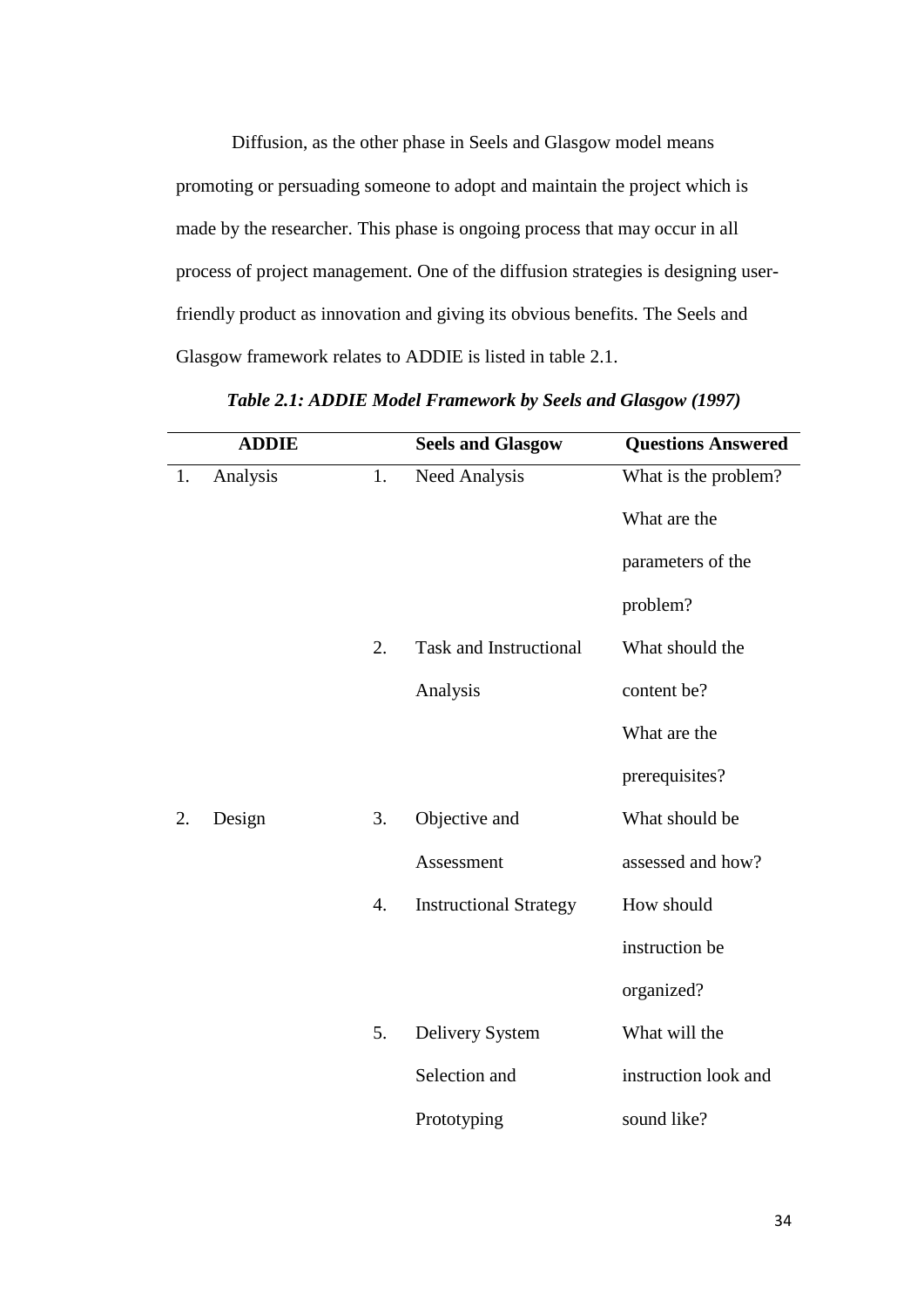| 3. | Development    | 6.  | <b>Materials Development</b> | What should be        |
|----|----------------|-----|------------------------------|-----------------------|
|    |                |     |                              | produced?             |
|    |                | 7.  | <b>Formative Evaluation</b>  | What revisions are    |
|    |                |     |                              | needed?               |
| 4. | Implementation | 8.  | Implementation and           | What preparation is   |
|    |                |     | Maintenance                  | needed?               |
| 5. | Evaluation     | 9.  | <b>Summative Evaluation</b>  | Are the objectives    |
|    |                |     |                              | achieved?             |
|    |                | 10. | Diffusion and                | Has the innovation    |
|    |                |     | Dissemination                | been disseminated and |
|    |                |     |                              | adopted?              |
|    |                |     |                              |                       |

In addition, Branch (2009) introduces ID models that also contains of five general phases, i.e. *Analysis, Design, Develop, Implement*, and *Evaluate* that known as ADDIE. The author states that the application of this model priors intentional learning that requires the students to be active (student centred), innovative, authentic, and inspirational. Also, this model is appropriate for developing educational products and other learning sources (Branch, 2009: 2). The ID model by Branch (2009) can be seen in Figure 7. Inside of five general phases, Branch explains the procedure in each phase as presented in table 3.1.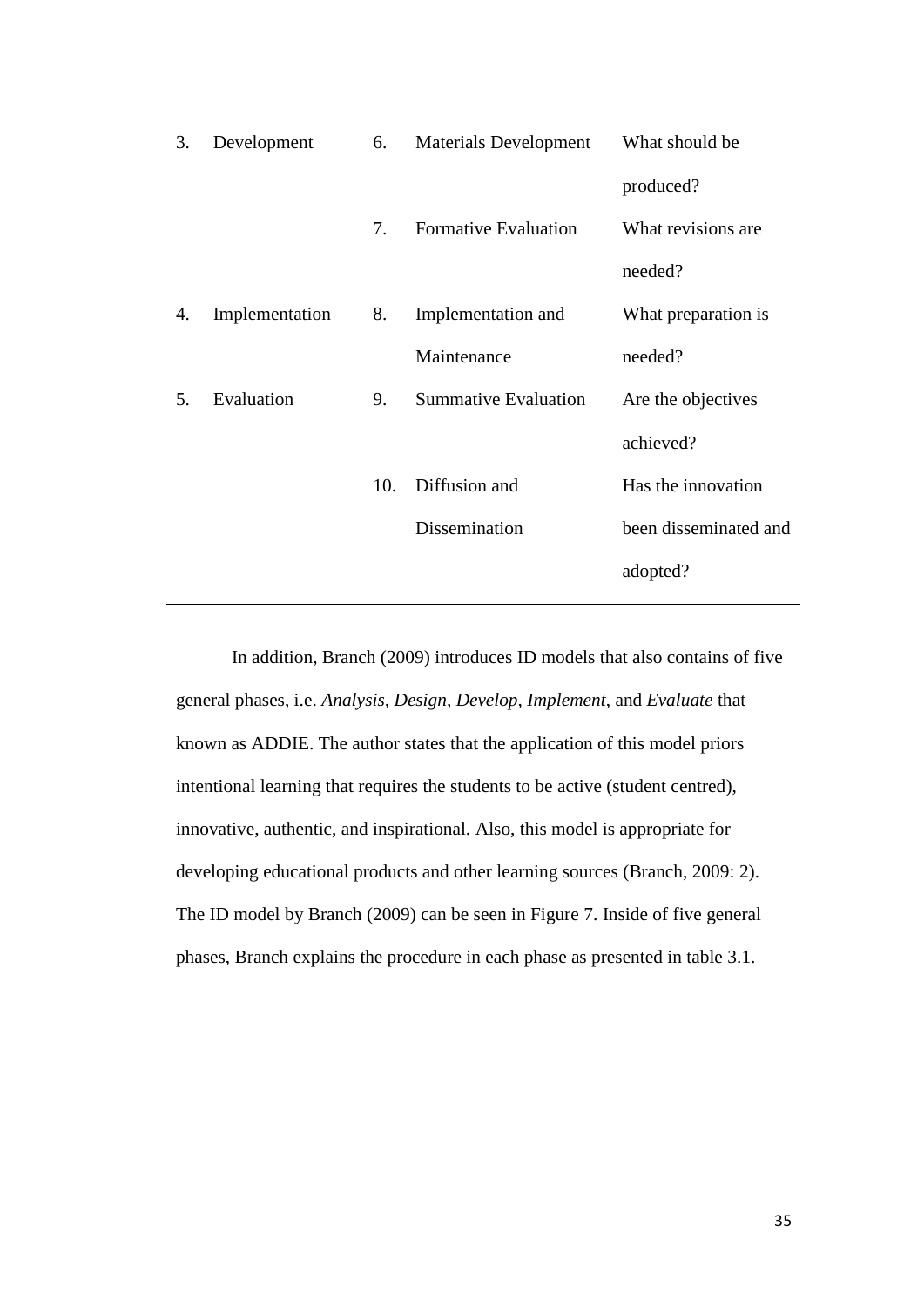

Figure 7. The Branch Model

| Table 3.1: ADDIE Model Framework by Branch (2009) |  |
|---------------------------------------------------|--|

|                  | Analyze         | <b>Design</b>    | <b>Develop</b>   | <b>Implement</b>      | Evaluate                     |  |
|------------------|-----------------|------------------|------------------|-----------------------|------------------------------|--|
|                  | Identify the    | Verify the       | Generate and     | Prepare the           | Assess the quality           |  |
|                  | probable cause  | desired          | validate the     | learning              | of the instructional         |  |
| Concept          | for a           | performances     | learning sources | environment and       | products and                 |  |
|                  | performance     | and appropriate  |                  | engage the            | processes, both              |  |
|                  | gap             | testing methods  |                  | students              | before and after             |  |
|                  |                 |                  |                  |                       | implementation               |  |
|                  | 1. Validate the | 7.<br>Conduct a  | 11.<br>Generate  | 17.<br>Prepare        | 19 <sub>l</sub><br>Determine |  |
|                  | performanc      | task             | content          | the teacher           | evaluation                   |  |
|                  | e gap           | inventory        | 12.<br>Select or | 18.<br>Prepare        | criteria                     |  |
|                  | 2. Determine    | 8.<br>Compose    | develop          | the student           | <b>Select</b><br>20.         |  |
|                  | instructiona    | performanc       | supportin        |                       | evaluation                   |  |
|                  | l goals         | e objectives     | g media          |                       | tools                        |  |
| Common Procedure | 3. Confirm the  | 9.<br>Generate   | 13.<br>Develop   |                       | Conduct<br>21.               |  |
|                  | intended        | testing          | guidance         |                       | evaluations                  |  |
|                  | audience        | strategies       | for the          |                       |                              |  |
|                  | 4. Identify     | Calculate<br>10. | students         |                       |                              |  |
|                  | required        | return on        | 14.<br>Develop   |                       |                              |  |
|                  | resources       | investment       | guidance         |                       |                              |  |
|                  | 5. Determine    |                  | for the          |                       |                              |  |
|                  | potential       |                  | teacher          |                       |                              |  |
|                  | delivery        |                  | Conduct<br>15.   |                       |                              |  |
|                  | Compose a<br>6. |                  | formative        |                       |                              |  |
|                  | project         |                  | revisions        |                       |                              |  |
|                  | managemen       |                  | 16.<br>Conduct a |                       |                              |  |
|                  | t plan          |                  | Pilot Test       |                       |                              |  |
|                  | <b>Analysis</b> | <b>Design</b>    | <b>Learning</b>  | <b>Implementation</b> | <b>Evaluation</b>            |  |
|                  | <b>Summary</b>  | <b>Brief</b>     | <b>Resources</b> | <b>Strategy</b>       | Plan                         |  |

Based on the ID models above, the researcher adapted and adjusted the model by Branch with some consideration. First, activities in each step are well explained. Second, the author states that this model is appropriate to facilitate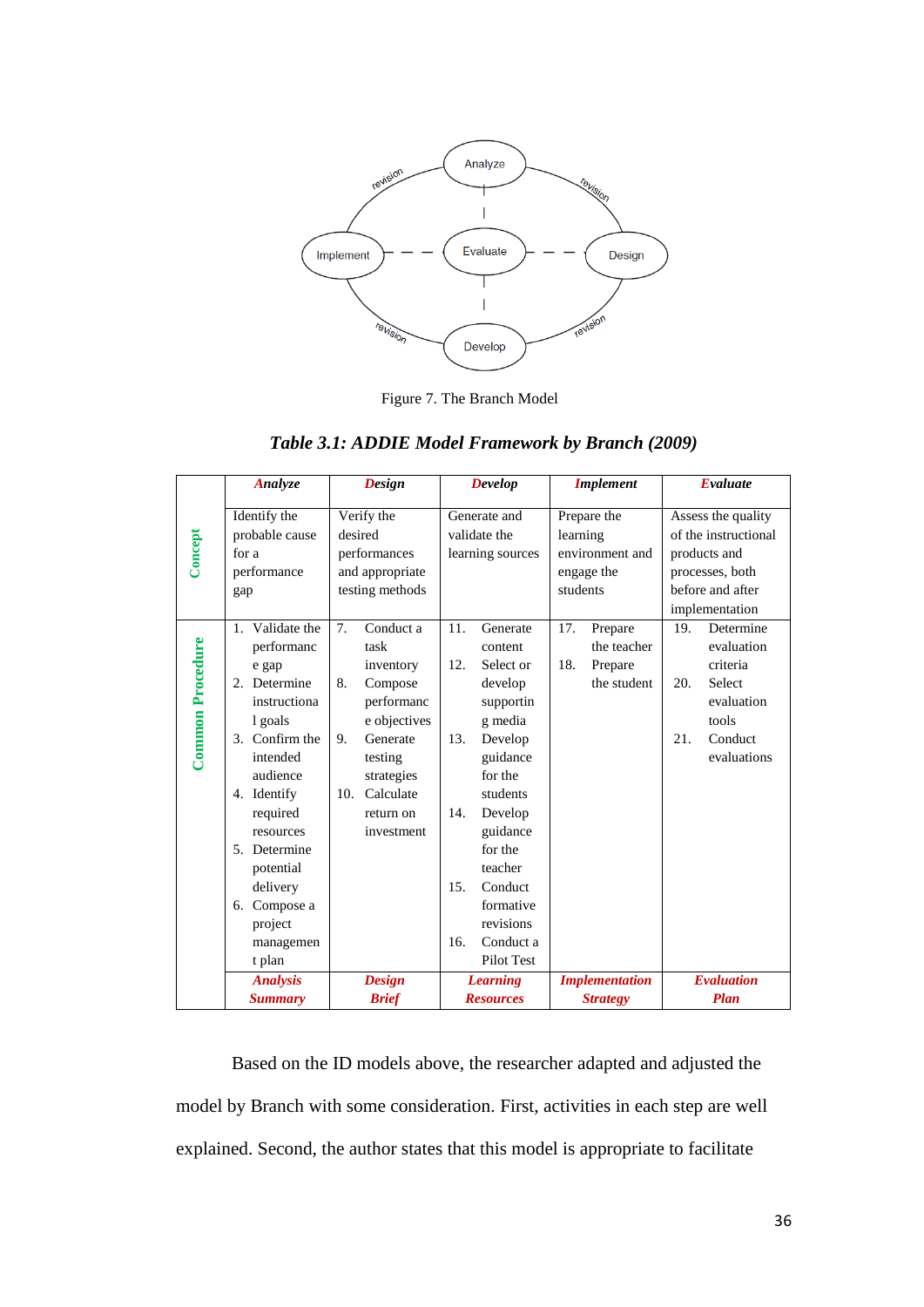innovative learning, authentic learning, inspirational learning, and facilitate learning that focused on the students (student centred). The model is also applicable to develop educational product or other learning resources. Third, the module is designed with discovery learning principle based on SCL (Student Centred Learning) approach. The implementation of discovery learning contains some principles that could elicit student centred or active learning (this point is discussed later). Relate to the learning sources, the researcher facilitates the student with module that is provided in paper based and in digital form. These learning sources hoped to be able to increase their motivation in learning and ease them in understanding the materials. Therefore, the ID model by Branch (2009) is applicable in this study.

## 2.4.2 Need Analysis

Haque (2014) defines need analysis as process gathering information about what, why, and how language skill should be developed by involving learners, teachers, and language course. Two general frameworks for conducting need analysis according to Hutchinson and Waters (1987:54) are analyzing target needs and learning needs.

## 2.4.2.1 Target Needs

Target needs comprise three important term domains, i.e. necessities, lacks, and wants. *Necessities* is type of needs which gather data about what the learner needs to know in order to work effectively based on the target situation demand. The term of *lack* is determined by a view about what the learner has already known so that the instructor could make decision about specific learner"s weaknesses. The term of *wants* relates to the conflict or crash of the learners"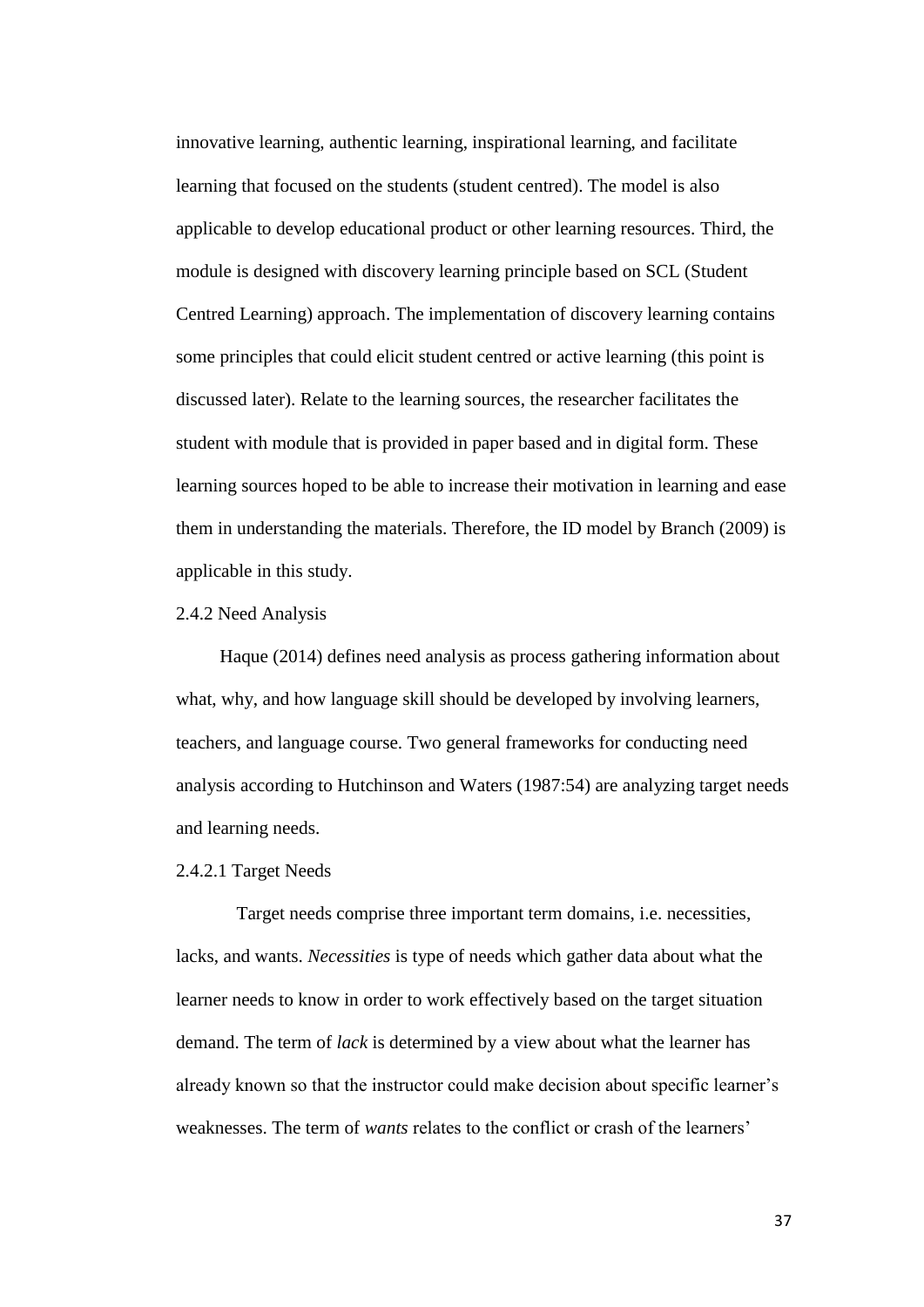perception (to be motivated doing something in a course) and interest perception of the other parties, such as course designer and instructor. While the result of necessities and lacks are gotten, considering what the learner"s want is a thing which cannot be ignored because it relates to their motivation in attending the class.

## 2.4.2.2 Learning Needs

Hutchinson and Waters (1987:60) make analogy the target needs as a journey with the lack as starting point, necessities as the final destination, and want as dispute feeling on the way to reach the final destination. Correlating with target needs which look for what the student needs, learning needs help the instructor to define *how* the learners reach the particular need. In the other words, learning needs help the instructor to find a way of reaching final destination from the students" lack as starting point.

#### 2.4.3 Design

Arkun and Akkoyunlu (2008) defines design phase as a process relates to the how information will be learnt, the result from the previous phase (analysis) is used in design phase. Sequence activities in this phase are writing objectives, developing test items, planning instruction, and identifying resources (McGriff, 2000). In designing the content of digital Basic Writing module, the researcher adjusted it based on the crucial component below.

# 2.4.3.1 Curriculum

The curriculum which is used in higher education is *SNPT* (Standard Nasional Perguruan Tinggi). To reach the goal of education with learning outcome basis, inside of teaching learning process should change the way in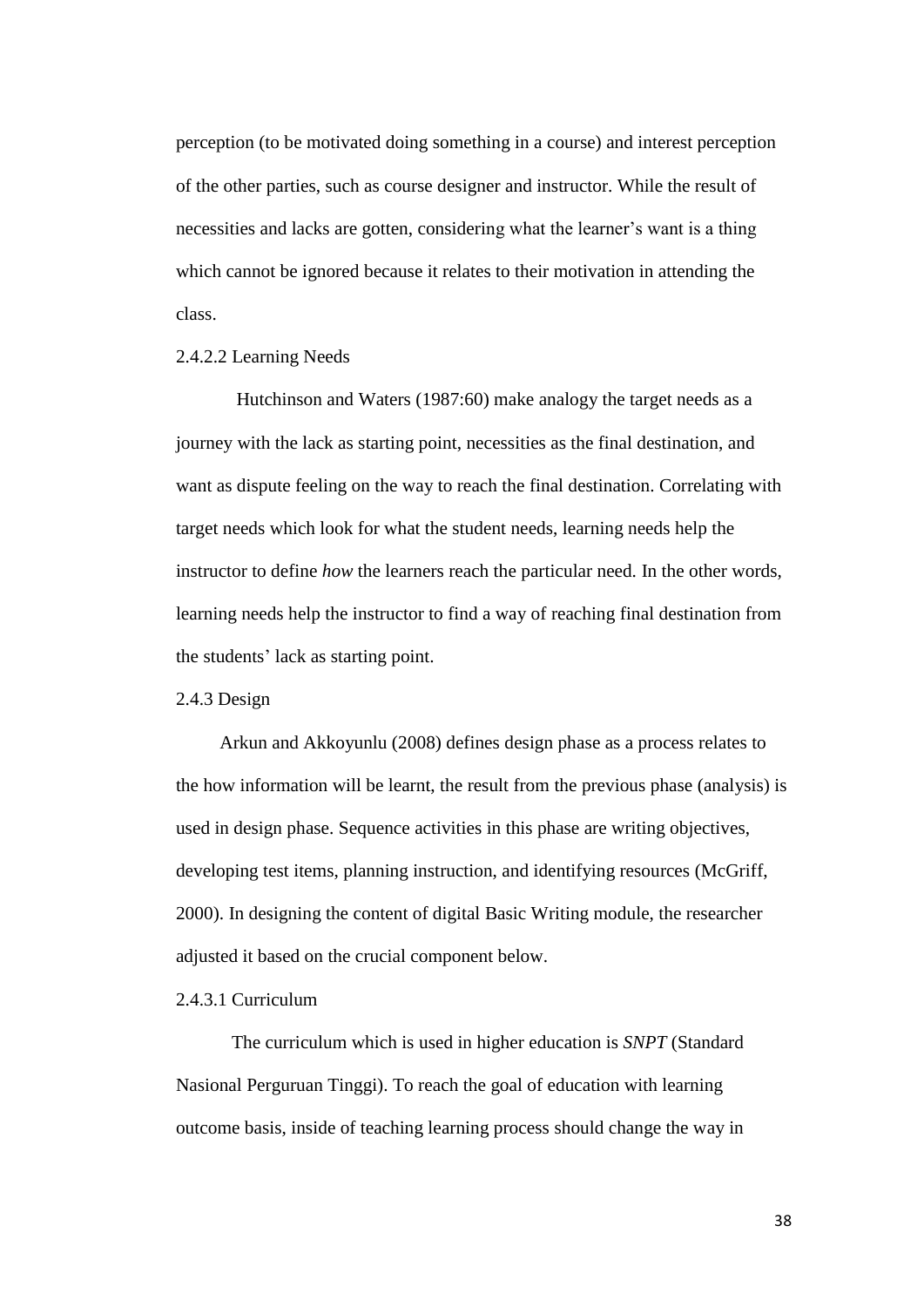implementing learning paradigm, i.e. from Teaching Centred Learning (TCL) to Student Centred Learning (SCL). Sailah, et al (2014) explain that students are able to reach the learning outcome through of learning process which prioritizes not only in developing creativity, capacity, personality, and learners" needs but also developing self-independence to find the knowledge. Learners should be stimulated to have high motivation and work hard to get optimum learning result. The transformation of learning paradigm from TCL to SCL comprises some components. The first is knowledge. Knowledge, which is regarded as final product, is not transferred directly from lecturer to learner, but it is regarded as the result of student' reconstruction or transformation after they learn. The second is study. When the learners study, they do not stand as passive-receptive actor of knowledge, but they are active actor to find and construct the knowledge. The third is learning process. Lecturer is not delivered the materials fully, but he participates with the learners to construct the knowledge.

TEAL (2010) defines student-centred learning as an approach in learning where the heart of learning environment is focused on learners' responsibility and activity because they are not only choose what will be studied but also how and why. In addition, Collins and O"Brien (2003) reveal that student-centred instruction stands as an instructional approach where the students influence the content, activities, materials, and pace of learning because it places the learner in the centre of learning process. The instructor provides learners opportunities to learn independently or from other students and coach them for the skill that should be mastered. Some of positive effects by implementing it in teaching learning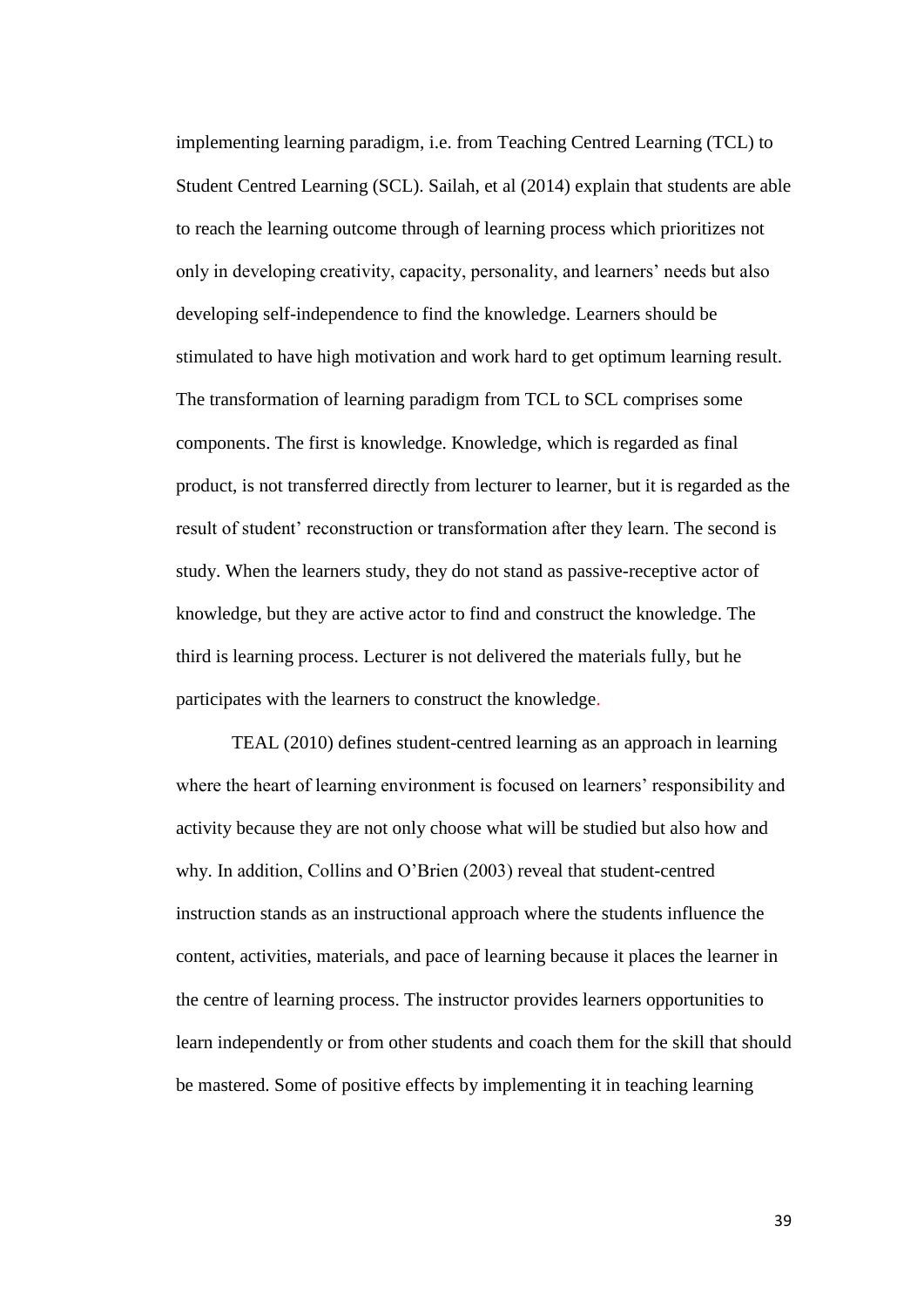process are: increasing students' motivation to learn, increasing student capacity to get more knowledge, and making the students have deep understanding.

Supporting the way in implementing SCL learning paradigm, the researcher adapts *discovery learning* principle in designing Basic Writing module content. Discovery learning is active learning where the student is formed to develop higher-level skill in building deep understanding towards the material major concepts (Castronova, 2000).

According to *Badan Pengembangan Sumber Daya Manusia Pendidikan dan Kebudayaan dan Penjamin Mutu Pendidikan – Kementrian Pendidikan dan Kebudayaan* (2012) discovery learning consists of six steps to be implemented in teaching learning process. Those steps are stimulation, problem statement, data collection, data processing, verification, and generalization. In *stimulation* step, teacher serves something which cause the students confuse. Teaching learning process can be started by giving the students questions, command to read a book, and other learning activities which guide to the preparation of problem solving. To make the students have motivation to inspect their confusion, teacher goes on to the material that will be delivered without giving generalization. The function of stimulation step here is used to providing the condition of learning interaction which is able to develop and help the students to explore the teaching learning materials. After finishing with stimulation step, teacher gives opportunities to the students for identifying the relevant problems with the learning materials as many as they can in *problem statement* step. Then they are asked to choose one of the questions and make the hypothesis.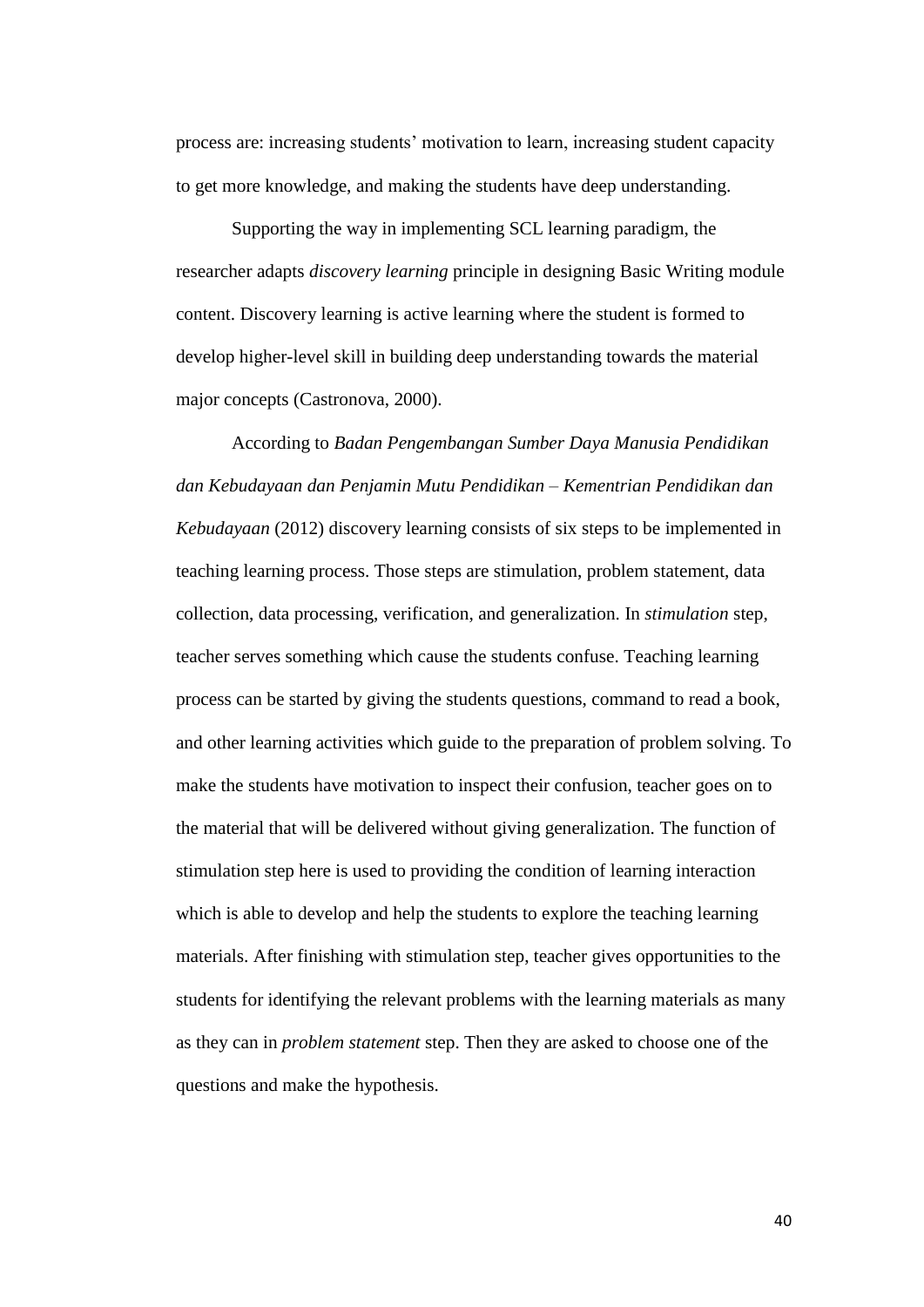*Data collection*, as the third step in discovery learning, answers the questions or proves the wrong or right answer towards the hypothesis. Student is given the opportunities by the teacher to collect the relevant information. It can be reading literature, observing object, doing interview with source, making experiment, etc. In *data processing* step, all of the data which have been obtained from the previous step (data collection) are processed, disordered, classified, tabulated, and interpreted to get the valid result.

The fifth discovery learning step, *verification*, requires the students to investigate the wrong or right answer which has been stipulated with alternative result and then connect with the result from data processing. The existence of verification step is proposed to ensure the process of learning is good and creative. It can be proved if the teacher gives opportunities to the student to find a concept, theory, and rule or basic understanding through of relevant examples which is faced by the students in their life-experience. G*eneralization*, as the last step in discovery learning, is a step to make conclusion which can be used as general principle and transpire to all of the similar events by considering the result of verification. In the other words, the result of verification determines the principles in making generalization.

Andriyani (2007) also states six steps in conducting discovery learning. First, in *stimulation* step, teaching learning process started by giving questions by the teacher to the students which cause them stimulate to think about it, read books, and other learning activities that guide to the problem solving preparation. Second, in *problem statement* step, students are given opportunity to identify the relevant problems towards particular material as many as they can. From those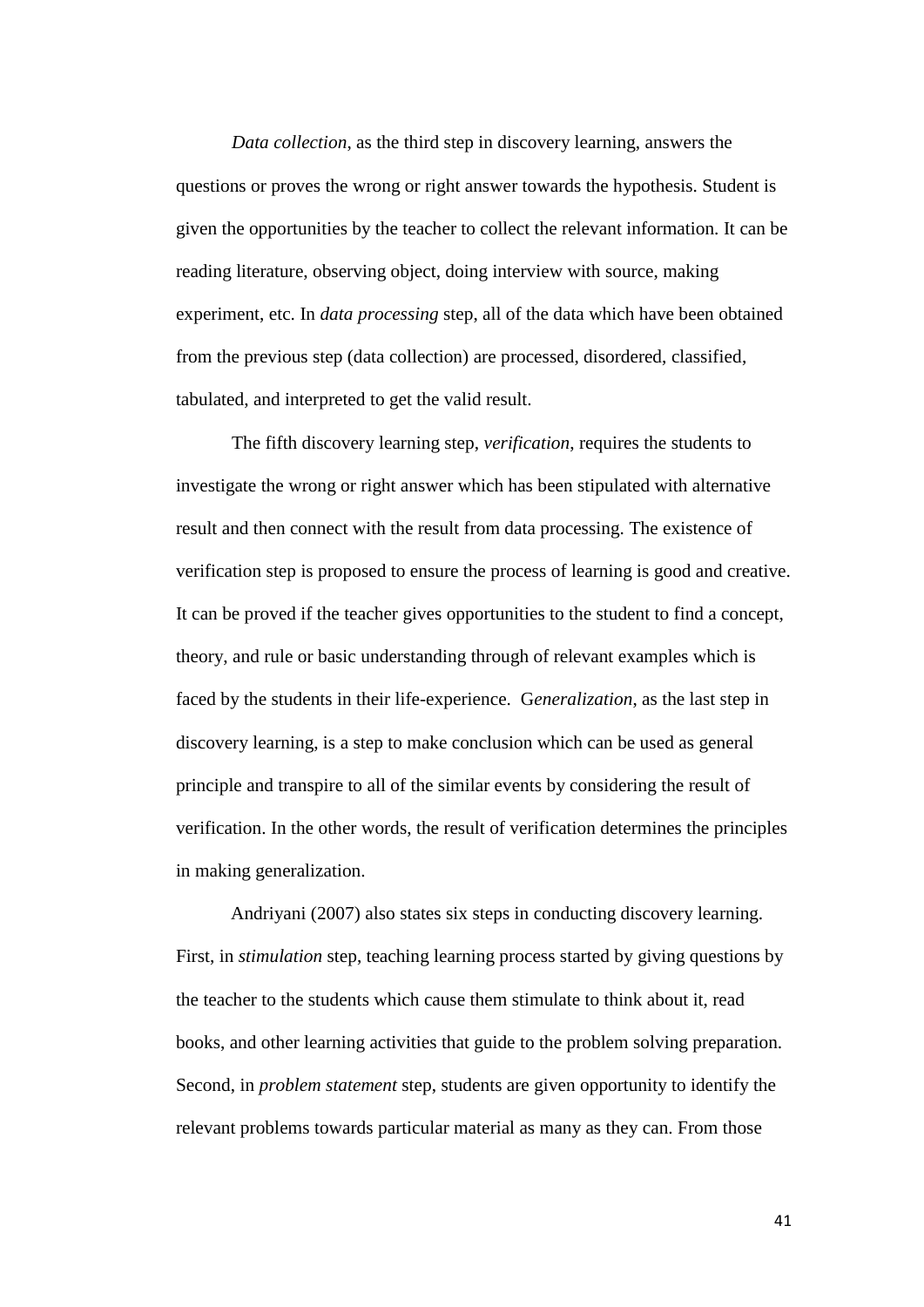questions, they choose a question then formulate into hypothesis. Third, in *data collection* step, students collect the relevant data as many as possible to prove the hypothesis that has been stated is right or not. Fourth, in *data processing* step, students process the data from interview, observation, and other activities that have been conducted from data collection step then interpret all of the data. Fifth, in *verification* step, students inspect accurately to prove the wrong or right hypothesis which have been stipulated and connected with the result finding from data processing. Sixth, in *generalization* step, students make a conclusion as general principle which can be transpired to all of similar events by considering the result of verification.

Similar to the previous experts, Riyanto (2009) explains six steps of discovery learning. The first step, *stimulation*, teaching learning process is started by the teacher asks question to the students or give command to them for reading or listening problem explanation. Then in *problem statement* step, students are given opportunities to identify every problem that they find then choose one of the problems. Usually, the selected problem is the most interesting one or has flexibility to solve. After that, they formulate the hypothesis or temporary answer for the question. To answer whether or not the hypothesis is right, students are given opportunities to the relevant information in *data collection* step. It can be from reading literature, observing object, conducting interview, or doing experiment by themselves, etc. In *data processing* step, all of the data from data collection is processed, disordered, classified, tabulated, calculated with the particular way, and interpreted to get the valid result. Based on the data processing step, students check their hypothesis that has been stated is proved or not in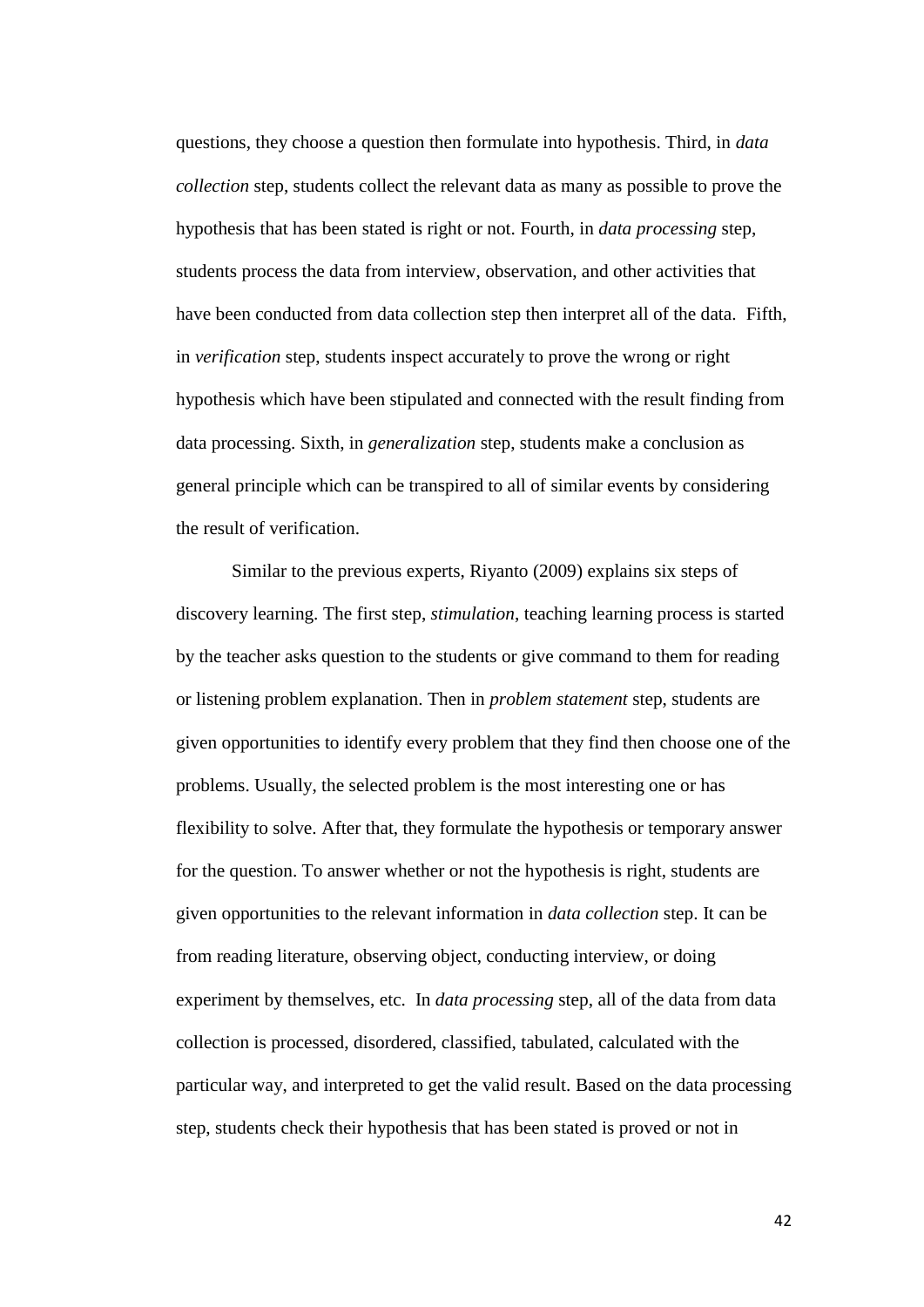verification step. *Generalization*, as the last step in discovery learning requires the students to conclude or make generalization towards the particular materials that they have learned.

Based on the similar expert's argument as aforementioned, the implementation of discovery learning inside of the module is explained as follows. The first step, *stimulation* provides direct example in daily life to make the learners easily correlate and guide them in solving the problem in the next step. The second step, *problem statement* provides some questions which should be solved by learners. It can be worked individually, in pairs, or in group. In this step, learners are asked to state their own hypothesis based on the questions stipulated. Next, at the *data collection* step, learners will be asked to do the real action to prove their hypothesis is right or not by doing some activities, such as reading literature or writing based on the task given to gather the relevant information. As the continuum step of discovery learning, inside of *data processing* step is designed to ask the learners for delivering the result of their thought based on the result at the previous step. It can be group presentation or individual consultation where the learners are hoped to be able to process and then interpret the data or information to get the valid result. The fifth step, *verification,*  contains direct explanation relates to the task that has been assigned to the students. The last step, *generalization,* consists of brief summary and principle or main concept relates to the material discussed. The general six steps inside of discovery learning is presented in Figure 8.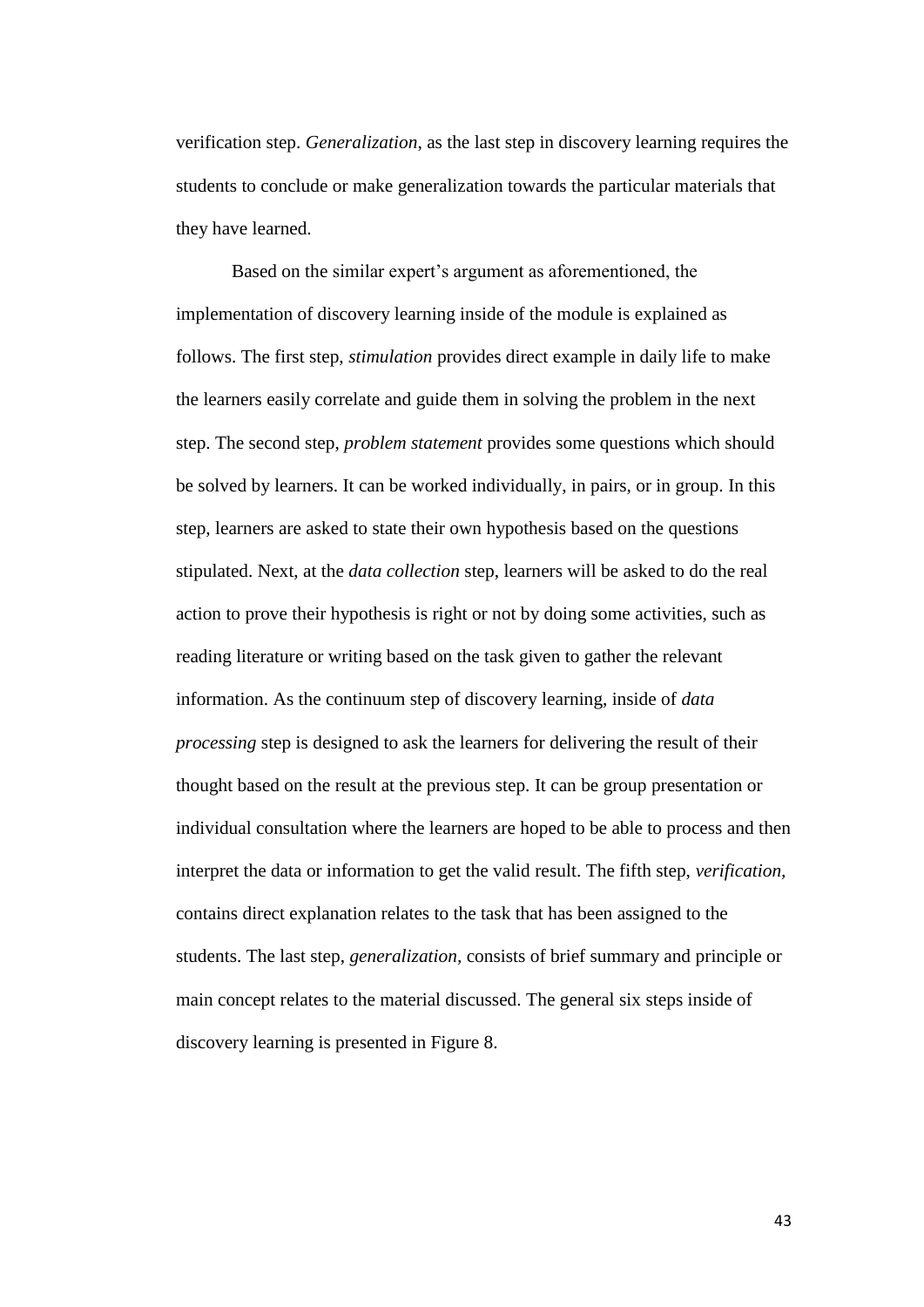

Figure 8. Discovery Learning Model by Mukharomah (2015)

# 2.4.4 Development

Development phase integrates the output of analysis and design phase to develop learning material by including exercises as output (Muruganantham, 2015). To produce instruction and learning media, developer may require hardware and relevant software (McGriff, 2000). In development process, the researcher developed paper based module and Basic Writing application. To develop digital Basic Writing module, the researcher used some software developments, such as Adobe Photoshop, Corel DrawX5, IcoFX, JDK, App Inventor, App to Market, and Bluestacks App Player.

# 2.4.4.1 Adobe Photoshop

Adobe Photoshop is developed software by Adobe System that primary used to edit images. It has fourteen versions from 0.63 to 14.0. Rouse (2015) reveals that this software provides many image editing features. It uses layer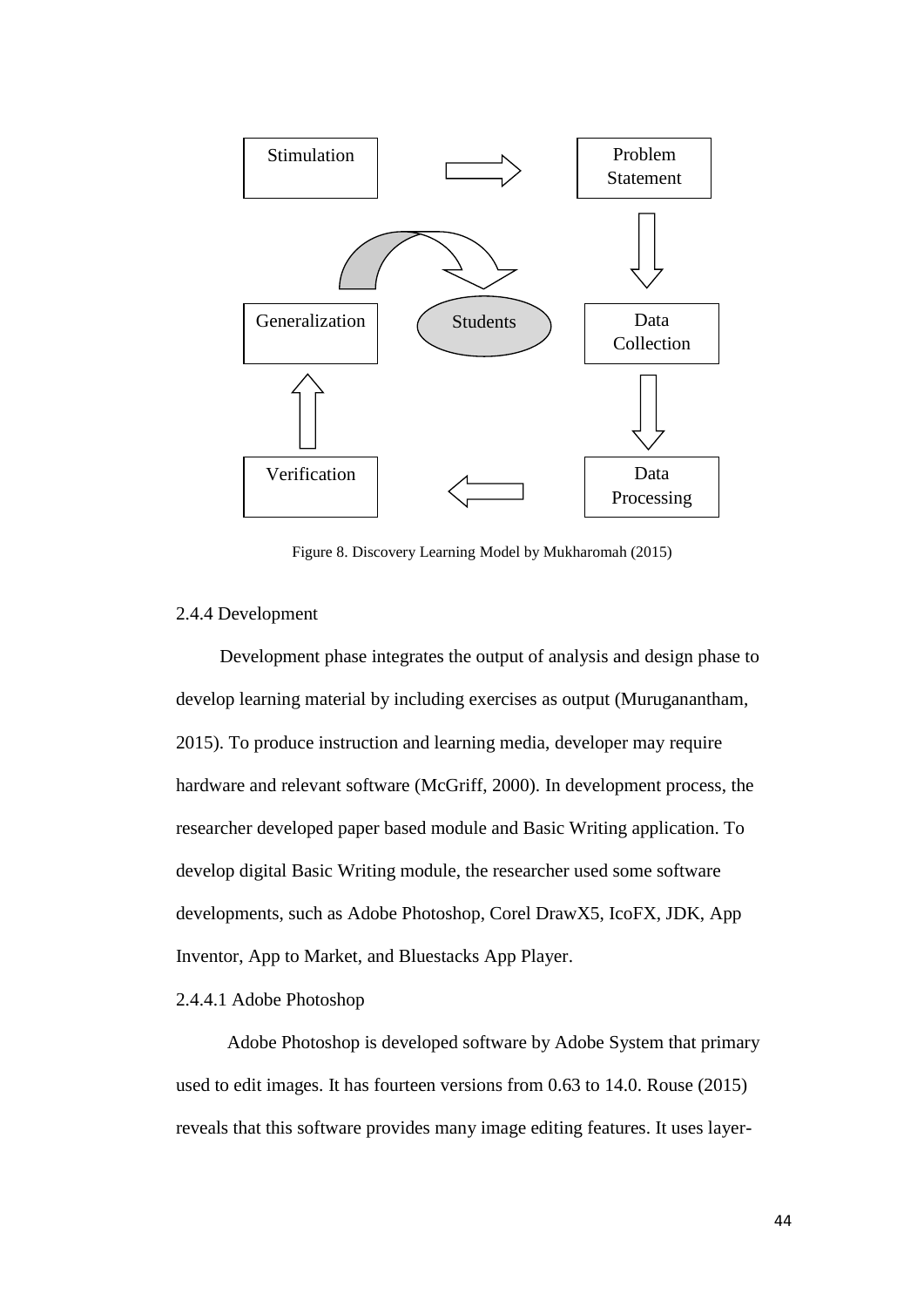based editing system that enables image creation and altering with multiple overlays that support transparency. Shadows and other effects can be added to the layers. This program is used by photographers, graphic designers, video game artists, advertising and meme designers. Because of the flexibility offered in Adobe Photoshop, the researcher used Adobe Photoshop CS5 EXTENDED (12.0 version) to design the components of application user interface.

#### 2.4.4.2 CorelDRAW

CorelDRAW is vector graphics editor software that is developed by Corel Corporation. The basic working of vector is panting point by point to the page so that when the user reduces or increase the size of vector graphic, the image will not be distorted (CorelDRAW X7 User Guide). CorelDRAW provides many features for users in editing graphics, i.e. colour balancing, adding special effects (3D), and it is capable to work with multiple layers and multiple pages. The first CorelDRAW version (1.0) was developed in 1990; meanwhile the newest version (CorelDRAW Graphics Suite X8) was developed in 2016. The researcher used CorelDRAW Graphics Suite X5 (the sixteenth version) to design the application logo.

# 2.4.4.3 IcoFX

IcoFX is icon and cursor creation software that is developed by IcoFX Romanian-based Software Company (Kovrig, 2005). It allows editing multiple formats of icon and cursor that support for transparency (West, 2008). IcoFX eases the users to import and convert any images become an icon. Also, it is possible to convert one format to another, for instance, from a Windows icon to an Android icon. IcoFX has 19 versions. The first version (1.6.4) was developed in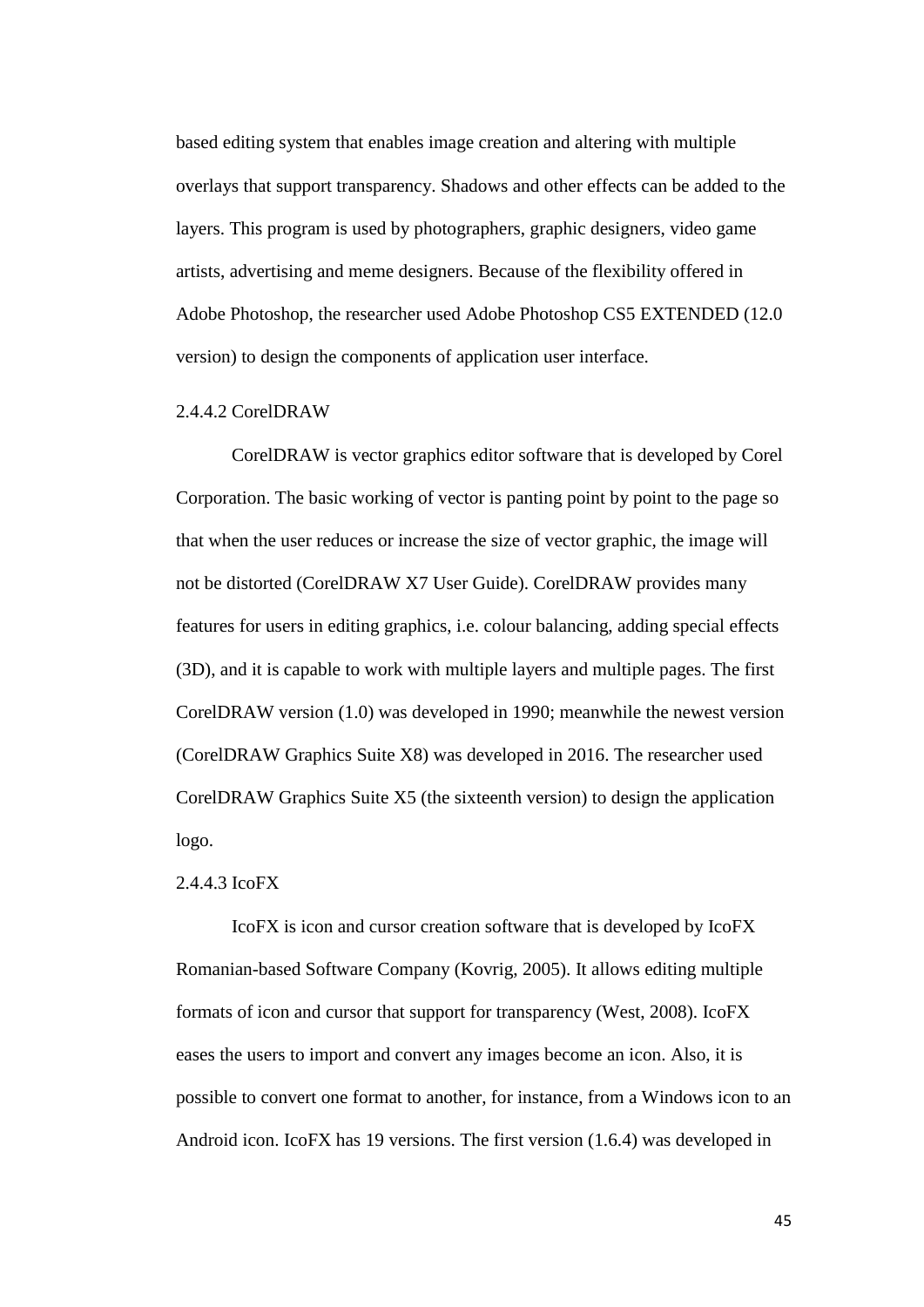2010. The newest version (2.12) was developed in 2015. The researcher used IcoFX 2.9 to do some adjustment with the application icon that has been designed. 2.4.4.4 JDK (Java SE Development Kit)

Java Development Kit (JDK) is a software development environment released by Oracle Corporation which is used to develop Java application (Techopedia). The function of this software is used to bridging the developers to work in an Integrated Development Environment (IDE). The JDK software is provided in various platforms. The supported platforms are: Windows, Linux, Solaris, and Mac. The basis of Android application runs on Java programming language (Holla and Katti, 2012). Practically, other Android application software developments require Java installation. To ensure the process of developing Android application is working effectively, installing JDK is necessarily needed. The researcher used the newest version of JDK, namely Java SE Development Kit 8.

## 2.4.4.5 App Inventor

App inventor is a brand of website that provides free facility to the third parties or people who want to develop their own Android application. The App inventor users are not only software engineers but also educators (Friedman, 2015). This website is managed under *Google* license. The old version of App Inventor is App Inventor Classic. The newest version, MIT App Inventor 2, was used by the researcher to develop Android application. The website can be accessed on ai2.appinventor.mit.edu.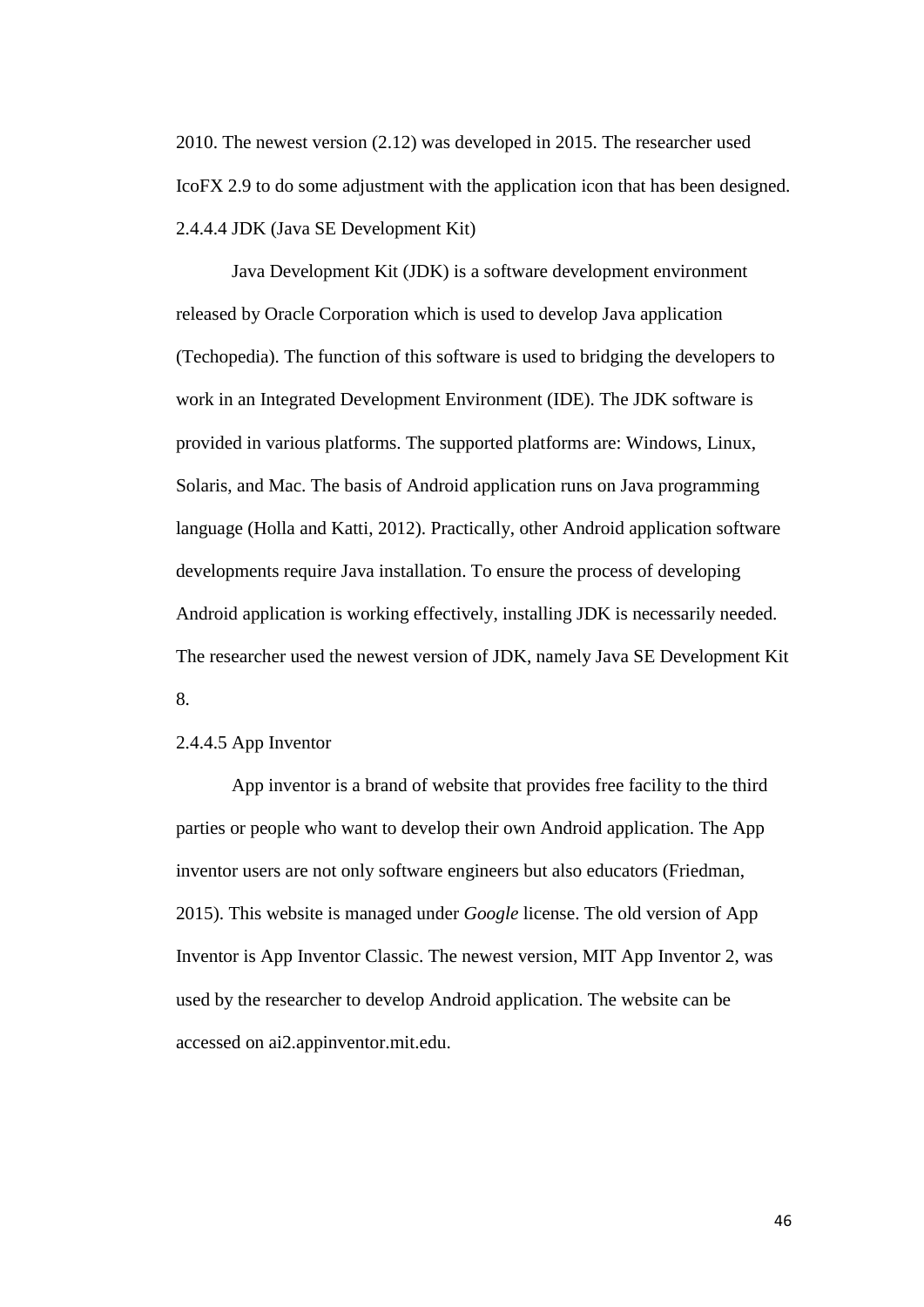## 2.4.4.6 App to Market

App to Market is software by Hossein Amerkashi that is used to make the digital certificate of developed Android application from App Inventor. The function of the certificate makes the application does not read as debug (trial) application in Android device. The features of App to Market are providing information details about the developer that will be written inside of the certificate and some adjustment to the developed application such as target minimum SDK, screen with no title bar, screen with action bar, screen no title bar-full screen, screen orientation, etc. The newest version, App to Market 4.1, was used by the researcher to sign the Basic Writing application.

#### 2.4.4.7 Bluestacks App Player

This software is developed by BlueStacks Company that produces Bluestacks App Player and GamePop. Bluestacks App Player is an emulator to run Android application on the PC (Personal Computer). In the other words, Bluestacks App Player is software that can be turned in PC (Personal Computer) as virtual Android device. However, this program does not change users" computer operating system (from Windows or Macintosh operating system to Android operating system). This software is completely risk free and it can be used freely (Sharma, 2016). Bluestacks App Player has vaious version started from 0.63 to 2.5.90.6347. The researcher used the newest version Bluestacks App Player to run the developed Basic Writing Application besides using real Android device.